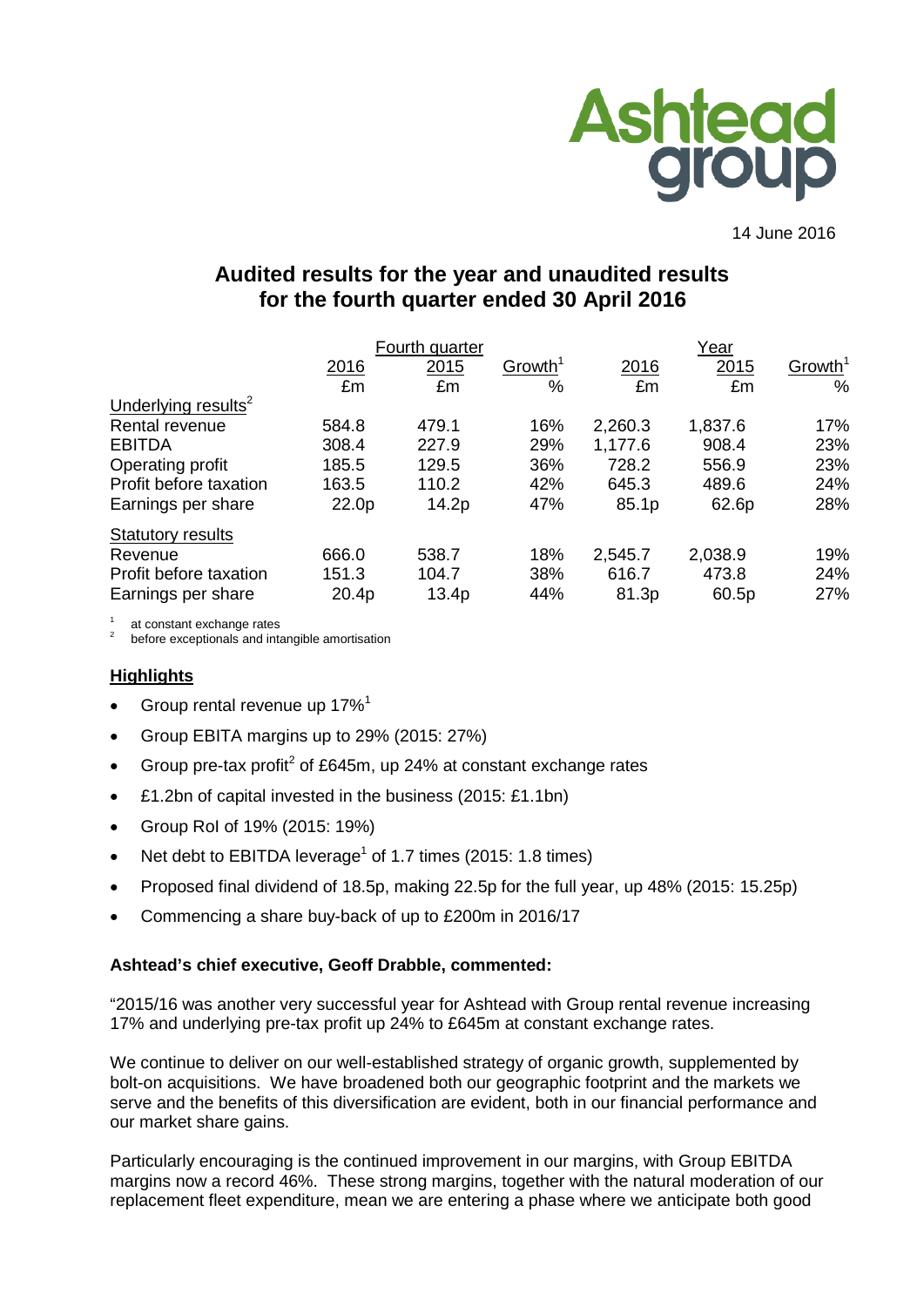earnings growth and significant free cash flow generation. We therefore have the flexibility to continue both to invest in our long-term structural growth opportunity and enhance returns to shareholders. As a consequence, we have announced today both a proposed 48% increase in our full year dividend to 22.5p and a share buyback of up to £200m. As always, we will continue to grow responsibly and will operate within our 1.5 to 2.0 times net debt to EBITDA range.

We have seen a good seasonal upward trend in fleet on rent throughout the Spring which has continued into the new financial year. Our end markets remain strong, the structural drivers are still in place and we have a strong balance sheet which allows us to execute our plans responsibly. As a consequence, the Board continues to look to the medium term with confidence."

#### Contacts:

| Geoff Drabble<br>Suzanne Wood<br>Will Shaw    | Chief executive<br>Finance director<br>Director of Investor Relations | +44 (0)20 7726 9700 |
|-----------------------------------------------|-----------------------------------------------------------------------|---------------------|
| <b>Becky Mitchell</b><br><b>Tom Eckersley</b> | Maitland<br>Maitland                                                  | +44 (0)20 7379 5151 |

Geoff Drabble and Suzanne Wood will hold a meeting for equity analysts to discuss the results and outlook at 9.00am on Tuesday, 14 June 2016 at The London Stock Exchange, 10 Paternoster Square, London, EC4M 7LS. The meeting will be webcast live via the Company's website at [www.ashtead-group.com](http://www.ashtead-group.com/) and a replay will also be available via the website from shortly after the meeting concludes. A copy of this announcement and the slide presentation used for the call will also be available for download on the Company's website. The usual conference call for bondholders will begin at 3.30pm (10.30am EST).

Analysts and bondholders have already been invited to participate in the analyst call and conference call for bondholders but any eligible person not having received dial-in details should contact the Company's PR advisers, Maitland (Astrid Wright) at +44 (0)20 7379 5151.

#### *Forward looking statements*

*This announcement contains forward looking statements. These have been made by the directors in good faith using information available up to the date on which they approved this report. The directors can give no assurance that these expectations will prove to be correct. Due to the inherent uncertainties, including both business and economic risk factors underlying such forward looking statements, actual results may differ materially from those expressed or implied by these forward looking statements. Except as required by law or regulation, the directors undertake no obligation to update any forward looking statements whether as a result of new information, future events or otherwise.*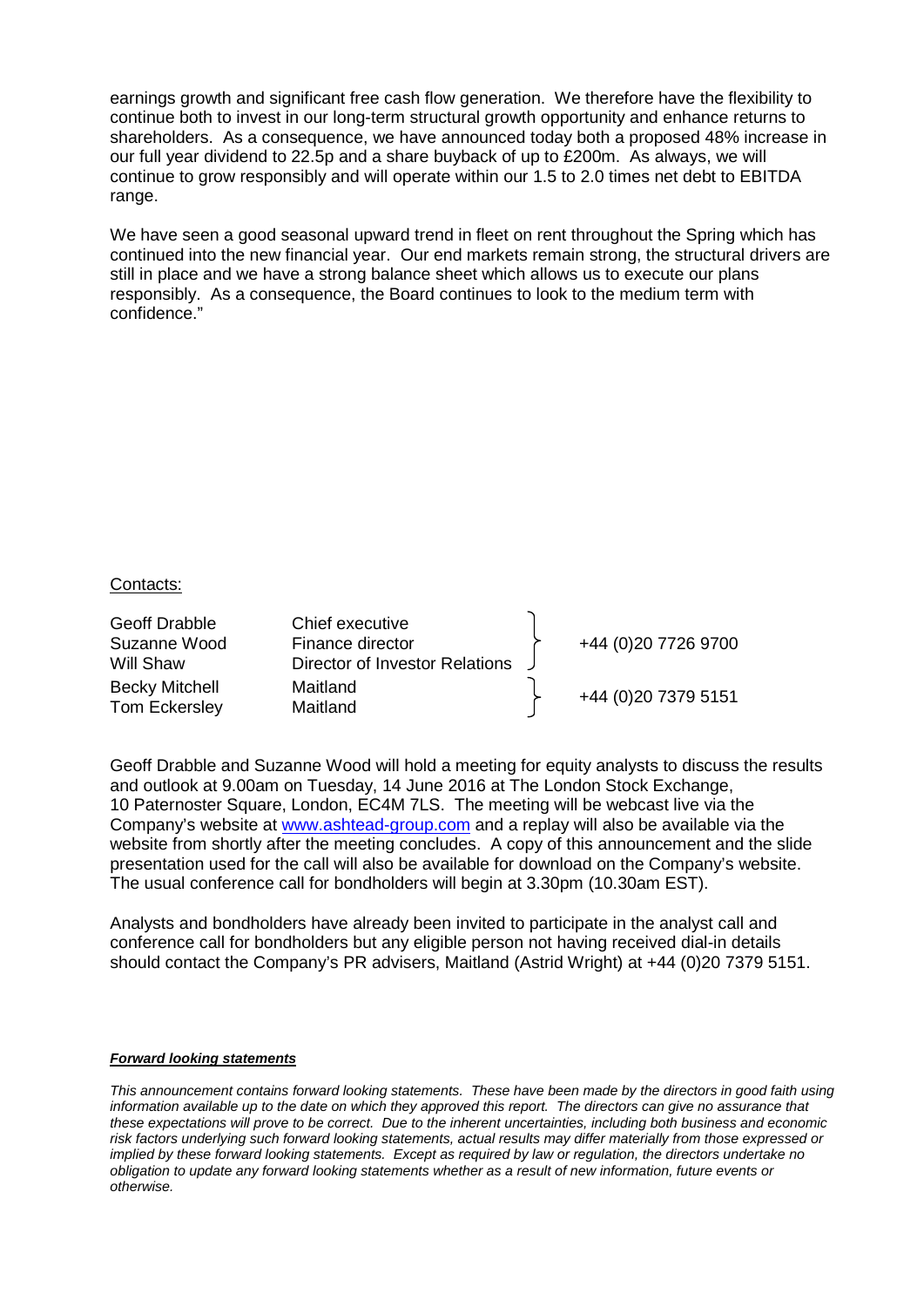# **Trading results**

|                                                                                                                                                                       | Revenue                            |                             |                                       | <b>EBITDA</b>                     | Operating profit                                             |                                              |
|-----------------------------------------------------------------------------------------------------------------------------------------------------------------------|------------------------------------|-----------------------------|---------------------------------------|-----------------------------------|--------------------------------------------------------------|----------------------------------------------|
|                                                                                                                                                                       | 2016                               | 2015                        | 2016                                  | 2015                              | 2016                                                         | 2015                                         |
| Sunbelt in \$m                                                                                                                                                        | 3,276.6                            | 2,742.3                     | 1,583.7                               | 1,293.2                           | 1,013.7                                                      | 832.6                                        |
| Sunbelt in £m<br>A-Plant<br>Group central costs                                                                                                                       | 2,180.9<br>364.8<br><u>2,545.7</u> | 1,715.9<br>323.0<br>2,038.9 | 1,054.1<br>137.0<br>(13.5)<br>1,177.6 | 809.2<br>109.5<br>(10.3)<br>908.4 | 674.7<br>67.0<br>(13.5)<br>728.2                             | 520.9<br>46.3<br>(10.3)<br>556.9             |
| Net financing costs<br>Profit before exceptional items,                                                                                                               |                                    |                             |                                       |                                   | (82.9)                                                       | (67.3)                                       |
| amortisation and tax<br><b>Exceptional items</b><br>Amortisation<br>Profit before taxation<br><b>Taxation</b><br>Profit attributable to equity holders of the Company |                                    |                             |                                       |                                   | 645.3<br>(6.2)<br>(22.4)<br>616.7<br><u>(209.1)</u><br>407.6 | 489.6<br>(15.8)<br>473.8<br>(170.4)<br>303.4 |
| <b>Margins</b>                                                                                                                                                        |                                    |                             |                                       |                                   |                                                              |                                              |
| <b>Sunbelt</b><br>A-Plant                                                                                                                                             |                                    |                             | 48.3%<br>37.5%                        | 47.2%<br>33.9%                    | 30.9%<br>18.4%                                               | 30.4%<br>14.3%                               |
| Group                                                                                                                                                                 |                                    |                             | 46.3%                                 | 44.6%                             | 28.6%                                                        | 27.3%                                        |

Group revenue for the year increased 25% to £2,546m (2015: £2,039m) with strong growth in both Sunbelt and A-Plant. This revenue growth, combined with ongoing operational efficiency and strong drop through, generated underlying profit before tax of £645m (2015: £490m).

The Group's strategy remains unchanged with growth being driven by strong same-store growth supplemented by greenfield openings and bolt-on acquisitions. The principal driver of the Group's performance is Sunbelt where rental revenue growth continues to benefit from cyclical and structural trends. Sunbelt's revenue growth can be explained as follows:

|                                           |        | \$m        |
|-------------------------------------------|--------|------------|
| 2015 rental only revenue                  |        | 1,935      |
| Same-stores (in existence at 1 May 2014)  | $+12%$ | 212        |
| Bolt-ons and greenfields since 1 May 2014 | $+7%$  | <u>157</u> |
| 2016 rental only revenue                  | $+19%$ | 2,304      |
| Ancillary revenue                         | $+15%$ | 620        |
| 2016 rental revenue                       | $+18%$ | 2,924      |
| Sales revenue                             |        | 353        |
| 2016 total revenue                        |        | 3.277      |

The mix of our revenue growth demonstrates the successful execution of our long-term structural growth strategy. We continue to capitalise on the opportunity presented by our markets with same-store growth of 12%, as we take market share and grow more rapidly than the market. Our markets were up circa 6% in the US during the year and are forecast to grow again this year. In addition, bolt-ons and greenfields have contributed another 7% growth as we expand our geographic footprint and our specialty businesses. During the year our focus has been on greenfields with 58 opened compared with 31 last year. In addition, we spent \$81m (2015: \$365m) on bolt-on acquisitions in the US and Canada, which added a further 10 locations.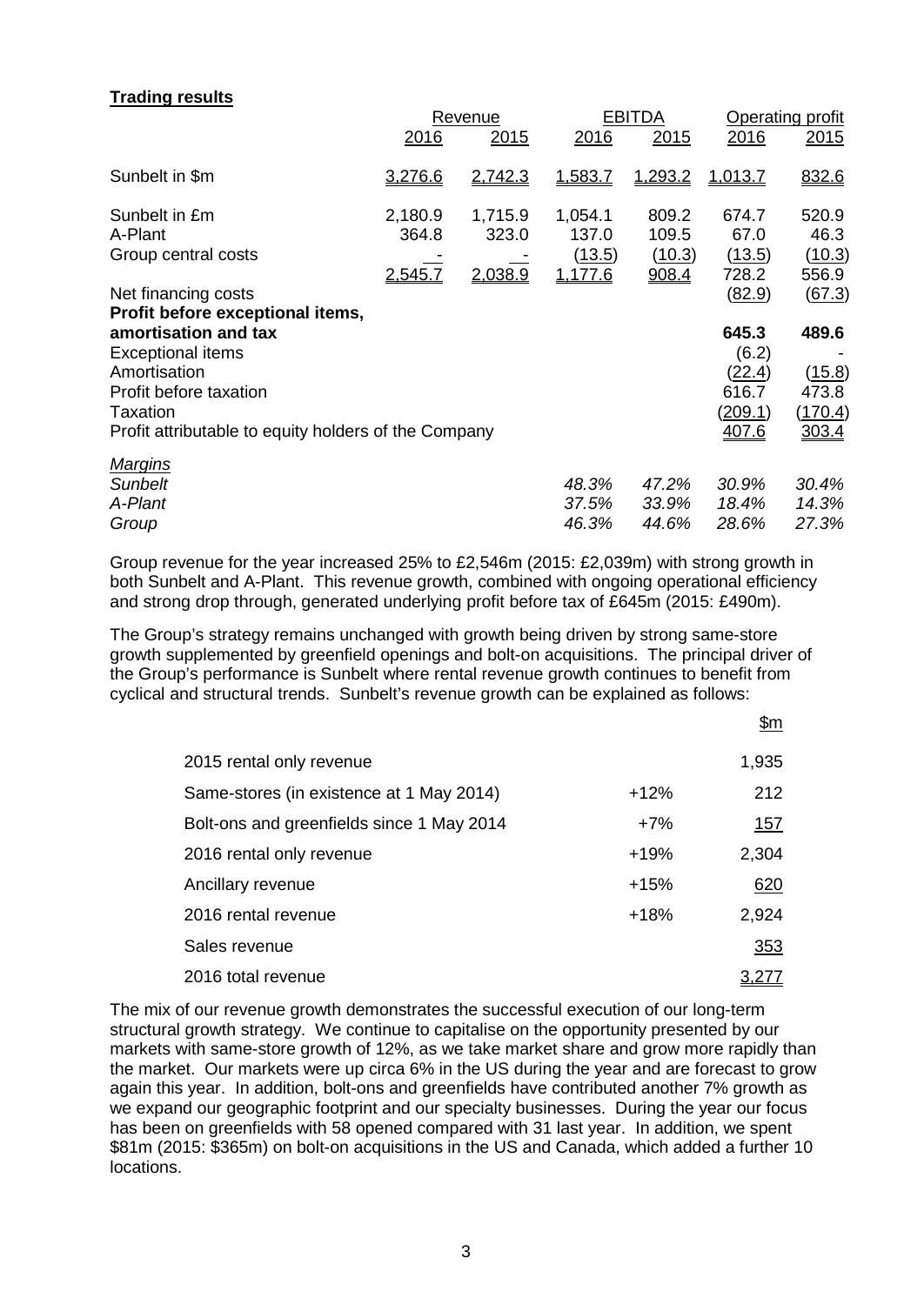Total rental only revenue growth was 19% in strong end markets, despite the slow-down in oil and gas markets. This growth was driven by increased fleet on rent.

Average physical utilisation for the year was 70% (2015: 70%). Sunbelt's total revenue, including new and used equipment, merchandise and consumable sales, increased 19% to \$3,277m (2015: \$2,742m) as it sold more used equipment than last year. The higher level of used equipment sales reflects higher replacement capital expenditure and a response to the downturn in oil and gas markets. This offsets relatively lower growth in ancillary revenue, principally due to lower fuel prices.

A-Plant continues to perform well and delivered rental only revenue of £264m, up 11% on the prior year (2015: £238m), in markets which remain competitive. This reflects fleet on rent up 10% with yield up 1% year-on-year. A-Plant's total revenue increased 13% to £365m (2015: £323m).

We continue to focus on operational efficiency and driving improving margins. In Sunbelt, 60% of revenue growth dropped through to EBITDA in the year. The strength of our mature stores' incremental margin is reflected in the fact that this was achieved despite the drag effect of greenfield openings, acquisitions and the challenging oil and gas sector. Excluding oil and gas, stores open for more than one year saw 67% of revenue growth drop through to EBITDA. Despite the effect of increased lower margin used equipment sales, the EBITDA margin increased to 48% (2015: 47%). Excluding used equipment sales, EBITDA margins improved to 50% (2015: 49%). This contributed to an operating profit of \$1,014m (2015: \$833m). Strong drop-through of 84% drove improvement in A-Plant's EBITDA margin to 38% (2015: 34%) and operating profit rose to £67m (2015: £46m). As a result, Group underlying operating profit increased 31% to £728m (2015: £557m).

Net financing costs increased to £83m (2015: £67m), reflecting the higher average debt during the period and the full year impact of the \$500m senior secured notes issued in September 2014.

Group profit before exceptional items, amortisation of intangibles and taxation was £645m (2015: £490m). After a tax charge of 34% (2015: 36%) of the underlying pre-tax profit, underlying earnings per share increased 36% to 85.1p (2015: 62.6p).

The exceptional items relate to the impairment of acquired customer lists within our Oil & Gas business (£12m), reflecting our expectation that revenue from these customers will be significantly lower than initially anticipated when the businesses were acquired due to the fall in the oil price and its impact on the oil and gas industry, and the release of a provision for contingent consideration on acquisitions which we no longer expect to be payable (£6m).

After a net exceptional charge of £6m (2015: nil) and amortisation of £22m (2015: £16m), statutory profit before tax was £617m (2015: £474m). After a tax charge of 34% (2015: 36%), basic earnings per share were 81.3p (2015: 60.5p). The cash tax charge for 2015/16 was 4%. Following the announcement in 2015 of a continuation of accelerated tax depreciation by the US government, brought forward tax losses will not be utilised until 2016/17 when we expect to become a more significant cash tax payer in the US.

# **Capital expenditure and acquisitions**

Capital expenditure for the year was £1,240m gross and £1,040m net of disposal proceeds (2015: £1,063m gross and £942m net). As a result of this investment, the Group's rental fleet at 30 April 2016 at cost was £4.5bn. Our average fleet age is now 25 months (2015: 26 months).

We spent £65m (2015: £236m) on 12 bolt-on acquisitions during the period as we continue to both expand our footprint and diversify into specialty markets.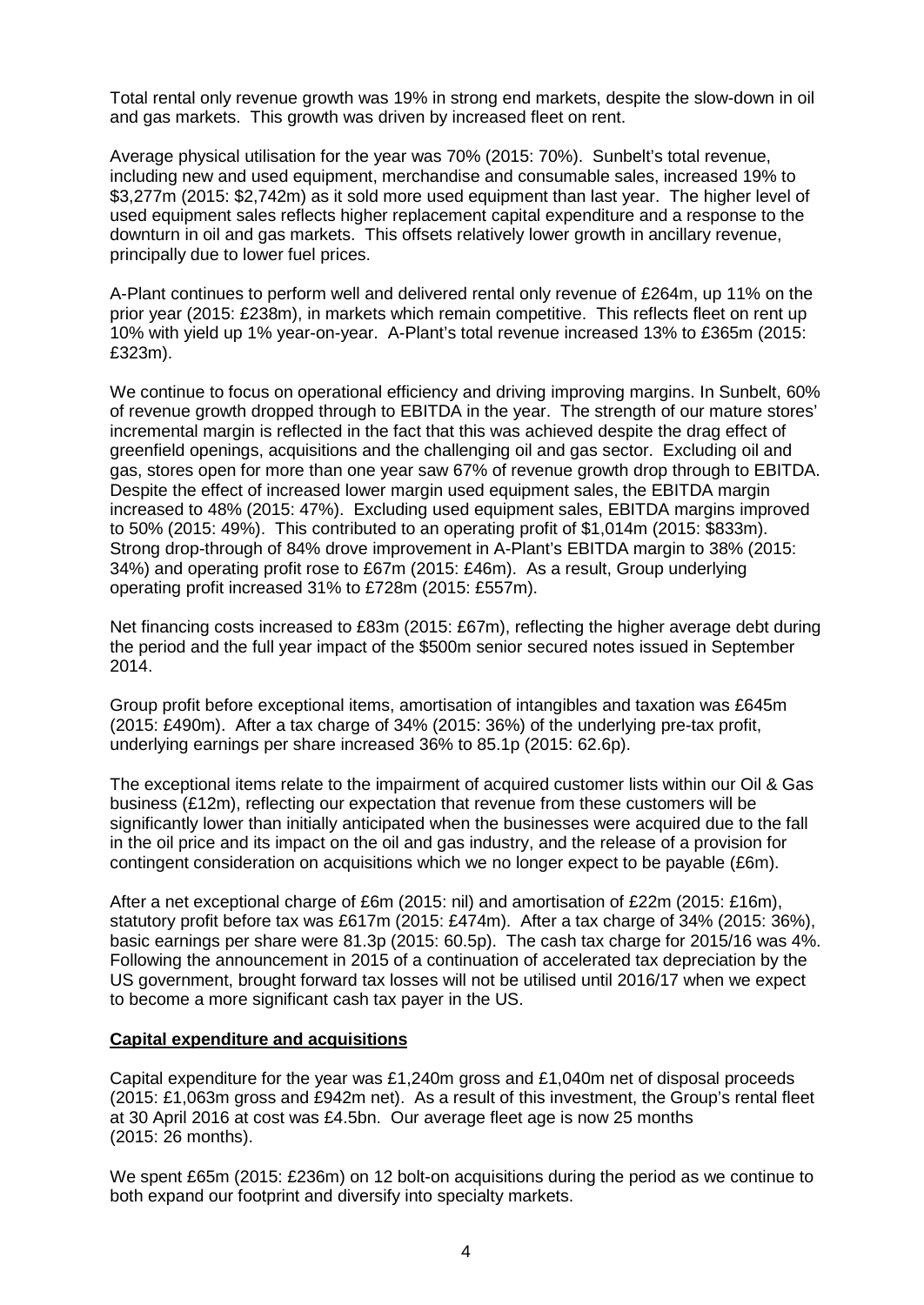We are now entering a very different phase of replacement expenditure as we lap our low capital expenditure years of 2009, 2010 and 2011 and therefore our replacement spend will be much lower in 2016/17 than in recent years. However, we continue to expect strong growth capital expenditure generating double digit fleet growth. Our operating model, and short delivery lead times, allow us to flex our capital spend quickly. Reflecting our desire to be watchful of broader economic trends before finalising our Q3 and Q4 2016/17 spend, we have a broad range for 2016/17 capital expenditure of £0.7bn to £1bn.

# **Return on Investment<sup>1</sup>**

Sunbelt's pre-tax return on investment (excluding goodwill and intangible assets) in the 12 months to 30 April 2016 was 24% (2015: 26%). This remains well ahead of the Group's pre-tax weighted average cost of capital although it has been affected in the short term by our investment in greenfields and bolt-on acquisitions and our young fleet age. In the UK, return on investment (excluding goodwill and intangible assets) was 15% (2015: 13%). For the Group as a whole, return on investment (including goodwill and intangible assets) was 19% (2015: 19%).

# **Cash flow and net debt**

As expected, debt increased during the year as we invested in the fleet and made a number of bolt-on acquisitions. In addition, weaker sterling increased reported debt by £82m in the year.

Net debt at 30 April 2016 was £2,002m (2015: £1,687m) while, reflecting our strong earnings growth, the ratio of net debt to EBITDA reduced to 1.7 times (2015: 1.8 times) on a constant currency basis. This is in the middle of the Group's target range for net debt to EBITDA of 1.5 to 2 times, broadly where we expect to remain. This range of leverage is appropriate for the business given our strong EBITDA margins, young fleet age and strong asset base. We believe that these levels of leverage are prudent and provide the Group with a high degree of flexibility and security.

The Group's debt package is well structured and flexible, enabling us to optimise the opportunity presented by end market conditions. The Group's debt facilities are committed for an average of six years. At 30 April 2016, availability under the senior secured debt facility was \$1,126m, with an additional \$1,796m of suppressed availability - substantially above the \$260m level at which the Group's entire debt package is covenant free.

# **Dividends**

In accordance with our progressive dividend policy, with consideration to both profitability and cash generation at a level that is sustainable across the cycle, the Board is recommending a final dividend of 18.5p per share (2015: 12.25p) making 22.5p for the year (2015: 15.25p), an increase of 48%. If approved at the forthcoming Annual General Meeting, the final dividend will be paid on 9 September 2016 to shareholders on the register on 12 August 2016.

*1 Underlying operating profit divided by the sum of net tangible and intangible fixed assets, plus net working capital but excluding net debt and deferred tax.*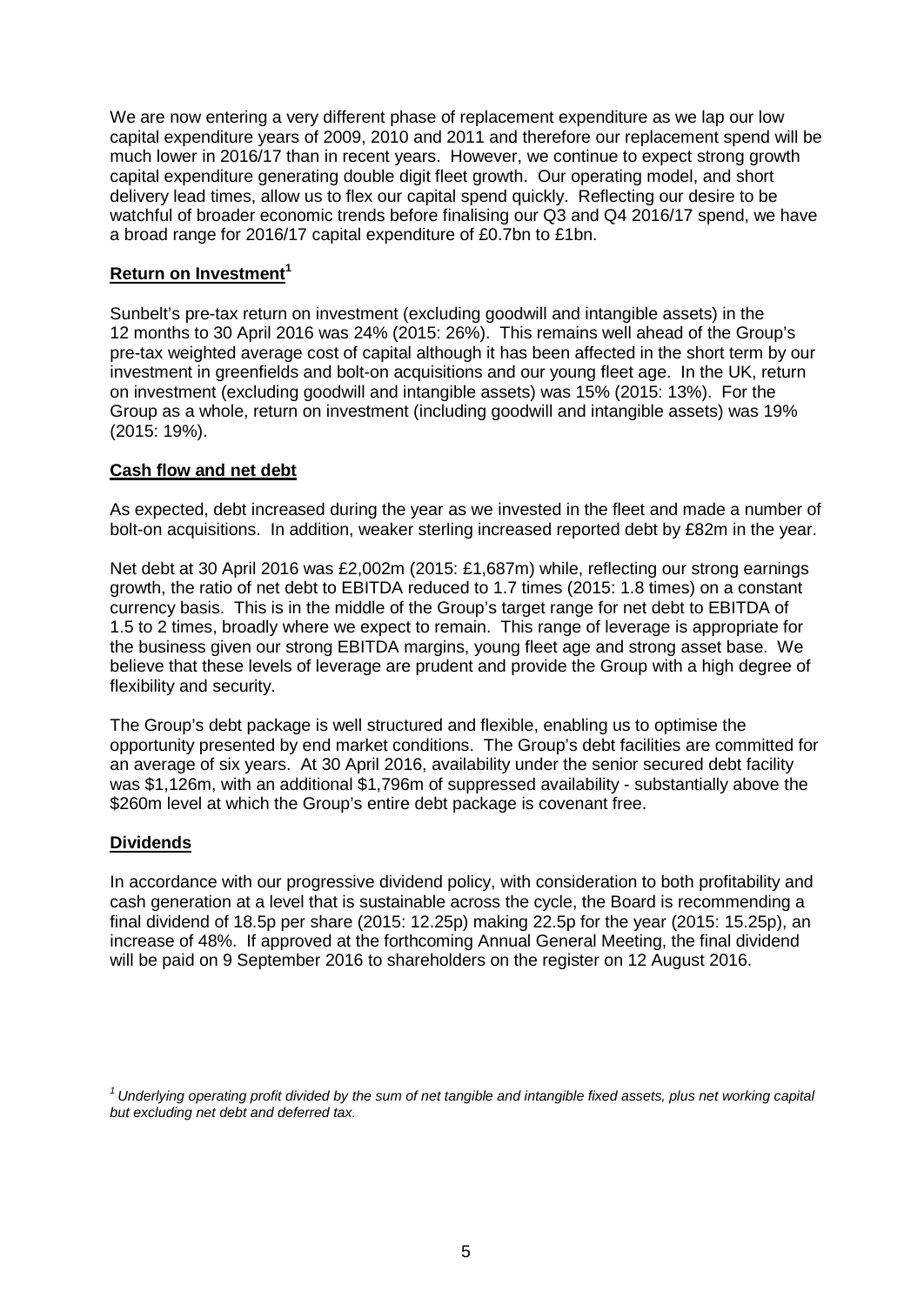# **Capital allocation**

The Group remains disciplined in its approach to allocation of capital with the overriding objective being to enhance shareholder value. Our capital allocation framework prioritises:

- same-store fleet growth:
- areenfield openings:
- bolt-on acquisitions; and
- a progressive dividend with consideration to both profitability and cash generation that is sustainable through the cycle.

Additionally, we are now considering further returns to shareholders, balancing capital efficiency and security with financial flexibility in a cyclical business and an assessment of whether it would be accretive to shareholder value. In this regard, we have reviewed our medium term plans which take account of investment in the business, growth prospects, cash generation, net debt and leverage.

Balancing these factors, we are commencing a share buyback programme of up to £200m in 2016/17, for which we will seek continued shareholder approval at the Annual General Meeting. Additional capital returns to shareholders will be kept under regular review reflecting the factors set out above.

#### **Current trading and outlook**

We have seen a good seasonal upward trend in fleet on rent throughout the Spring which has continued into the new financial year. Our end markets remain strong, the structural drivers are still in place and we have a strong balance sheet which allows us to execute our plans responsibly. As a consequence, the Board continues to look to the medium term with confidence.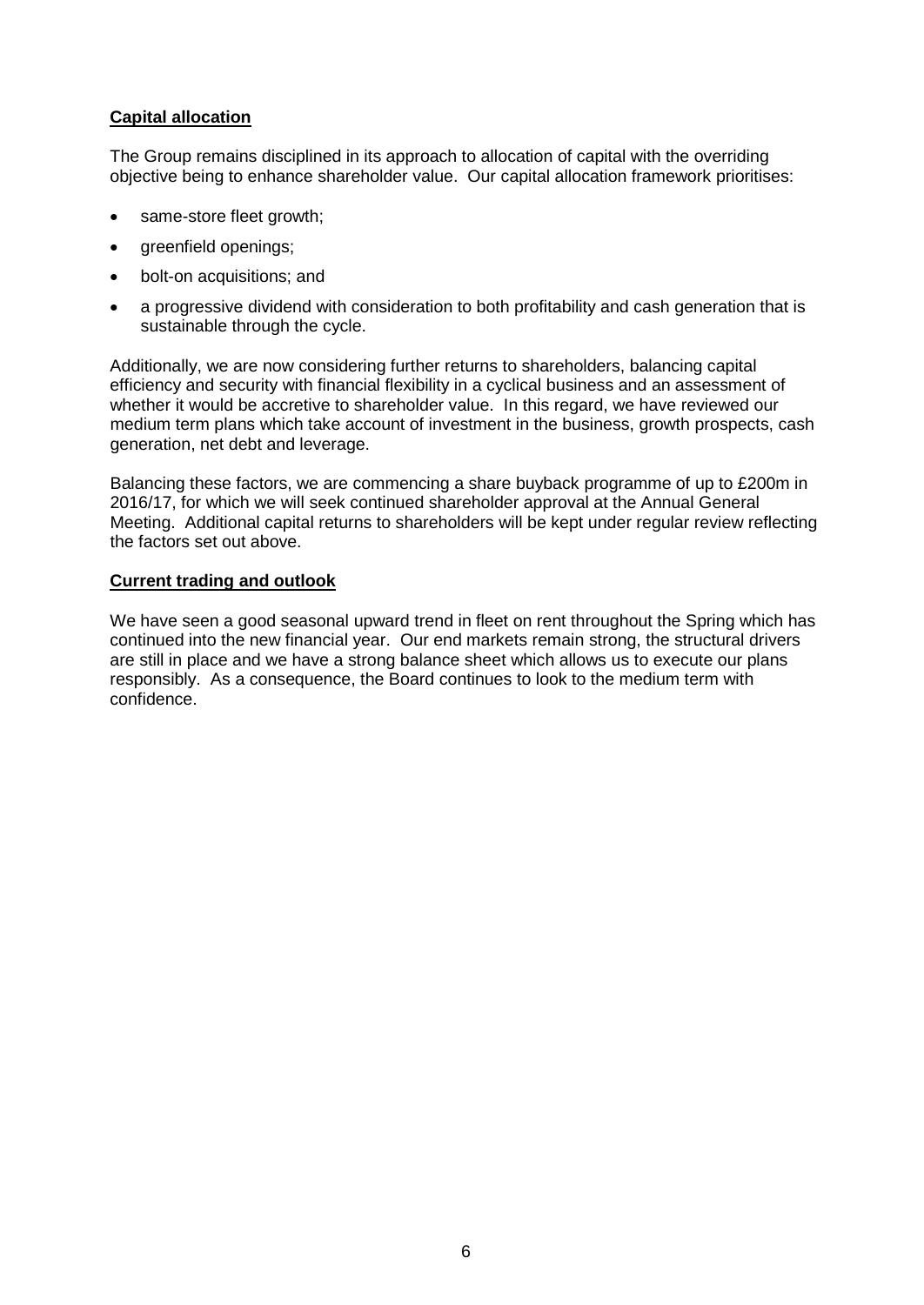# **Directors' responsibility statement on the annual report**

The responsibility statement below has been prepared in connection with the Company's Annual Report & Accounts for the year ended 30 April 2016. Certain parts thereof are not included in this announcement.

"We confirm to the best of our knowledge:

- a) the consolidated financial statements, prepared in accordance with IFRS as issued by the International Accounting Standards Board and IFRS as adopted by the EU, give a true and fair view of the assets, liabilities, financial position and profit of the Group;
- b) the Strategic Report includes a fair review of the development and performance of the business and the position of the Group, together with a description of the principal risks and uncertainties that it faces; and
- c) the Annual Report and financial statements, taken as a whole, are fair, balanced and understandable and provide information necessary for shareholders to assess the Group's performance, business model and strategy.

By order of the Board

Eric Watkins Company secretary 13 June 2016"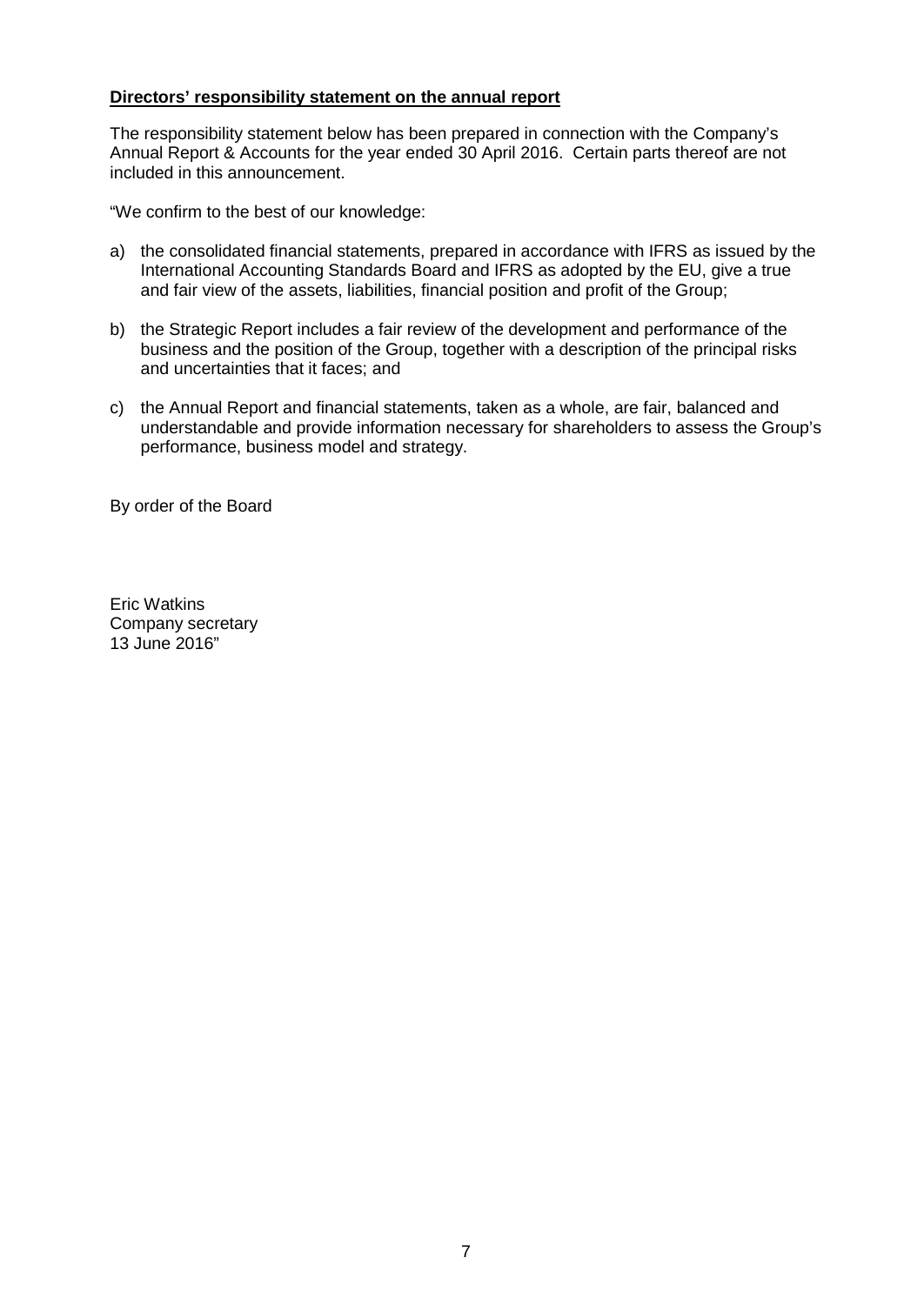# **CONSOLIDATED INCOME STATEMENT FOR THE THREE MONTHS ENDED 30 APRIL 2016**

|                               | <b>Before</b>                                  | 2016                                           |             |                                     | 2015                     |             |
|-------------------------------|------------------------------------------------|------------------------------------------------|-------------|-------------------------------------|--------------------------|-------------|
|                               | exceptional<br>items and<br>amortisation<br>£m | Exceptional<br>items and<br>amortisation<br>£m | Total<br>£m | <b>Before</b><br>amortisation<br>£m | Amortisation<br>£m       | Total<br>£m |
| Fourth quarter - unaudited    |                                                |                                                |             |                                     |                          |             |
| Revenue                       |                                                |                                                |             |                                     |                          |             |
| Rental revenue                | 584.8                                          |                                                | 584.8       | 479.1                               |                          | 479.1       |
| Sale of new equipment,        |                                                |                                                |             |                                     |                          |             |
| merchandise and consumables   | 26.1                                           |                                                | 26.1        | 22.3                                |                          | 22.3        |
| Sale of used rental equipment | 55.1                                           |                                                | 55.1        | 37.3                                |                          | 37.3        |
|                               | 666.0                                          | $\sim$ $-$                                     | 666.0       | 538.7                               | $\sim$ $-$               | 538.7       |
| <b>Operating costs</b>        |                                                |                                                |             |                                     |                          |             |
| Staff costs                   | (161.3)                                        |                                                | (161.3)     | (135.4)                             |                          | (135.4)     |
| Used rental equipment sold    | (38.5)                                         |                                                | (38.5)      | (28.7)                              |                          | (28.7)      |
| Other operating costs         | (157.8)                                        | 5.8                                            | (152.0)     | (146.7)                             | $\overline{\phantom{a}}$ | (146.7)     |
|                               | (357.6)                                        | 5.8                                            | (351.8)     | (310.8)                             |                          | (310.8)     |
| <b>EBITDA*</b>                | 308.4                                          | 5.8                                            | 314.2       | 227.9                               |                          | 227.9       |
| Depreciation                  | (122.9)                                        |                                                | (122.9)     | (98.4)                              |                          | (98.4)      |
| Amortisation of intangibles   |                                                | (6.0)                                          | (6.0)       |                                     | (5.5)                    | (5.5)       |
| Impairment of intangibles     |                                                | (12.0)                                         | (12.0)      |                                     |                          |             |
| <b>Operating profit</b>       | 185.5                                          | (12.2)                                         | 173.3       | 129.5                               | (5.5)                    | 124.0       |
| Interest expense              | (22.0)                                         |                                                | (22.0)      | (19.3)                              |                          | (19.3)      |
| Profit on ordinary activities |                                                |                                                |             |                                     |                          |             |
| before taxation               | 163.5                                          | (12.2)                                         | 151.3       | 110.2                               | (5.5)                    | 104.7       |
| Taxation                      | (53.4)                                         | <u>4.3</u>                                     | (49.1)      | (39.0)                              | 1.8                      | (37.2)      |
| Profit attributable to equity |                                                |                                                |             |                                     |                          |             |
| holders of the Company        | 110.1                                          | (7.9)                                          | 102.2       | 71.2                                | (3.7)                    | 67.5        |
| Basic earnings per share      | 22.0p                                          | ( <u>1.6p</u> )                                | 20.4p       | <u>14.2p</u>                        | (0.8p)                   | 13.4p       |
| Diluted earnings per share    | 21.8p                                          | (1.5p)                                         | 20.3p       | 14.1p                               | (0.7p)                   | 13.4p       |

\* EBITDA is presented here as an additional performance measure as it is commonly used by investors and lenders.

All revenue and profit for the period is generated from continuing operations.

Details of principal risks and uncertainties are given in the Review of Fourth Quarter, Balance Sheet and Cash Flow accompanying these condensed consolidated financial statements.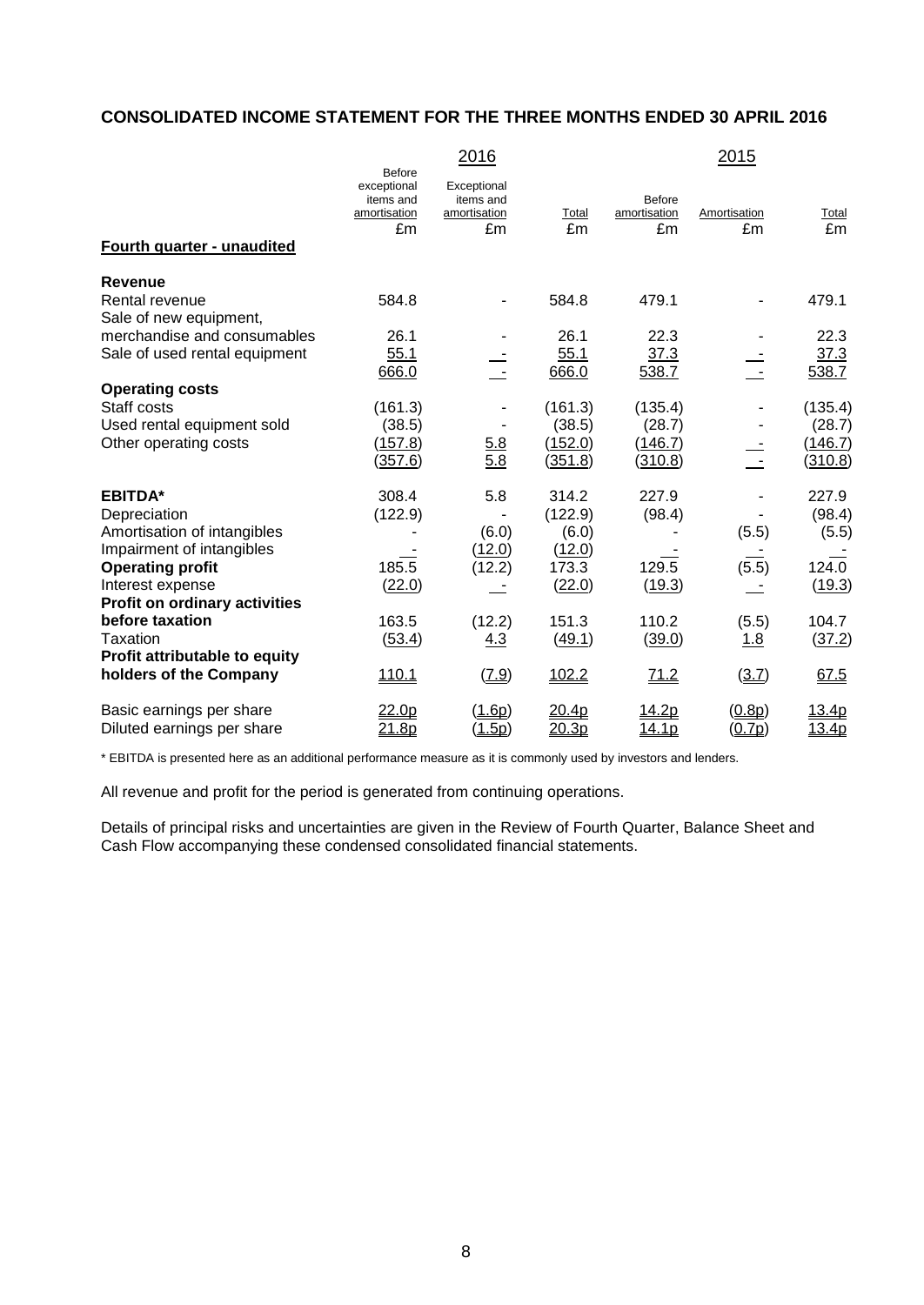# **CONSOLIDATED INCOME STATEMENT FOR THE YEAR ENDED 30 APRIL 2016**

|                                                         | <b>Before</b>                                  | <u> 2016</u>                                   |                       |                                     | <u> 2015 </u>      |                       |
|---------------------------------------------------------|------------------------------------------------|------------------------------------------------|-----------------------|-------------------------------------|--------------------|-----------------------|
| Year to 30 April 2016 - audited                         | exceptional<br>items and<br>amortisation<br>£m | Exceptional<br>items and<br>amortisation<br>£m | Total<br>£m           | <b>Before</b><br>amortisation<br>£m | Amortisation<br>£m | Total<br>£m           |
|                                                         |                                                |                                                |                       |                                     |                    |                       |
| <b>Revenue</b>                                          |                                                |                                                |                       |                                     |                    |                       |
| Rental revenue<br>Sale of new equipment,                | 2,260.3                                        |                                                | 2,260.3               | 1,837.6                             |                    | 1,837.6               |
| merchandise and consumables                             | 94.2                                           |                                                | 94.2                  | 88.2                                |                    | 88.2                  |
| Sale of used rental equipment                           | 191.2<br>2,545.7                               |                                                | 191.2<br>2,545.7      | 113.1<br>2,038.9                    | $\overline{a}$     | 113.1<br>2,038.9      |
| <b>Operating costs</b>                                  |                                                |                                                |                       |                                     |                    |                       |
| Staff costs<br>Used rental equipment sold               | (593.6)<br>(143.8)                             |                                                | (593.6)<br>(143.8)    | (486.3)<br>(86.3)                   |                    | (486.3)<br>(86.3)     |
| Other operating costs                                   | (630.7)<br>(1,368.1)                           | 5.8<br>$\overline{5.8}$                        | (624.9)<br>(1, 362.3) | (557.9)<br>(1, 130.5)               | $\sim$ $-$         | (557.9)<br>(1, 130.5) |
| <b>EBITDA*</b>                                          | 1,177.6                                        | 5.8                                            | 1,183.4               | 908.4                               |                    | 908.4                 |
| Depreciation                                            | (449.4)                                        |                                                | (449.4)               | (351.5)                             |                    | (351.5)               |
| Amortisation of intangibles                             |                                                | (22.4)                                         | (22.4)                |                                     | (15.8)             | (15.8)                |
| Impairment of intangibles                               |                                                | (12.0)                                         | (12.0)                |                                     |                    |                       |
| <b>Operating profit</b>                                 | 728.2                                          | (28.6)                                         | 699.6                 | 556.9                               | (15.8)             | 541.1                 |
| Investment income                                       | 0.1                                            |                                                | 0.1                   | 0.2                                 |                    | $0.2\,$               |
| Interest expense                                        | (83.0)                                         |                                                | (83.0)                | (67.5)                              |                    | (67.5)                |
| <b>Profit on ordinary activities</b>                    |                                                |                                                |                       |                                     |                    |                       |
| before taxation                                         | 645.3                                          | (28.6)                                         | 616.7                 | 489.6                               | (15.8)             | 473.8                 |
| Taxation                                                | (218.7)                                        | 9.6                                            | (209.1)               | (175.5)                             | 5.1                | (170.4)               |
| Profit attributable to equity<br>holders of the Company | 426.6                                          | (19.0)                                         | 407.6                 | 314.1                               | (10.7)             | 303.4                 |
| Basic earnings per share                                | 85.1p                                          | (3.8p)                                         | 81.3p                 | 62.6p                               | (2.1p)             | 60.5p                 |
| Diluted earnings per share                              | 84.7p                                          | (3.7p)                                         | 81.0p                 | 62.2p                               | (2.1p)             | 60.1p                 |

\* EBITDA is presented here as an additional performance measure as it is commonly used by investors and lenders.

All revenue and profit for the period is generated from continuing operations.

# **CONSOLIDATED STATEMENT OF COMPREHENSIVE INCOME**

|                                                                     | Unaudited<br>Three months to<br>30 April |            | Audited<br>Year to |            |
|---------------------------------------------------------------------|------------------------------------------|------------|--------------------|------------|
|                                                                     |                                          |            | 30 April           |            |
|                                                                     | 2016<br>£m                               | 2015<br>£m | 2016<br>£m         | 2015<br>£m |
| Profit attributable to equity holders of the Company for the period | 102.2                                    | 67.5       | 407.6              | 303.4      |
| Items that will not be reclassified to profit or loss:              |                                          |            |                    |            |
| Remeasurement of the defined benefit pension plan                   | (0.6)                                    | (3.1)      | (0.6)              | (3.1)      |
| Tax on defined benefit pension plan                                 | <u>0.1</u>                               | 0.6        | <u>0.1</u>         | 0.6        |
|                                                                     | (0.5)                                    | (2.5)      | (0.5)              | (2.5)      |
| Items that may be reclassified subsequently to profit or loss:      |                                          |            |                    |            |
| Foreign currency translation differences                            | (30.7)                                   | (16.8)     | 49.7               | 58.9       |
| Total comprehensive income for the period                           | <u>71.0</u>                              | 48.2       | 456.8              | 359.8      |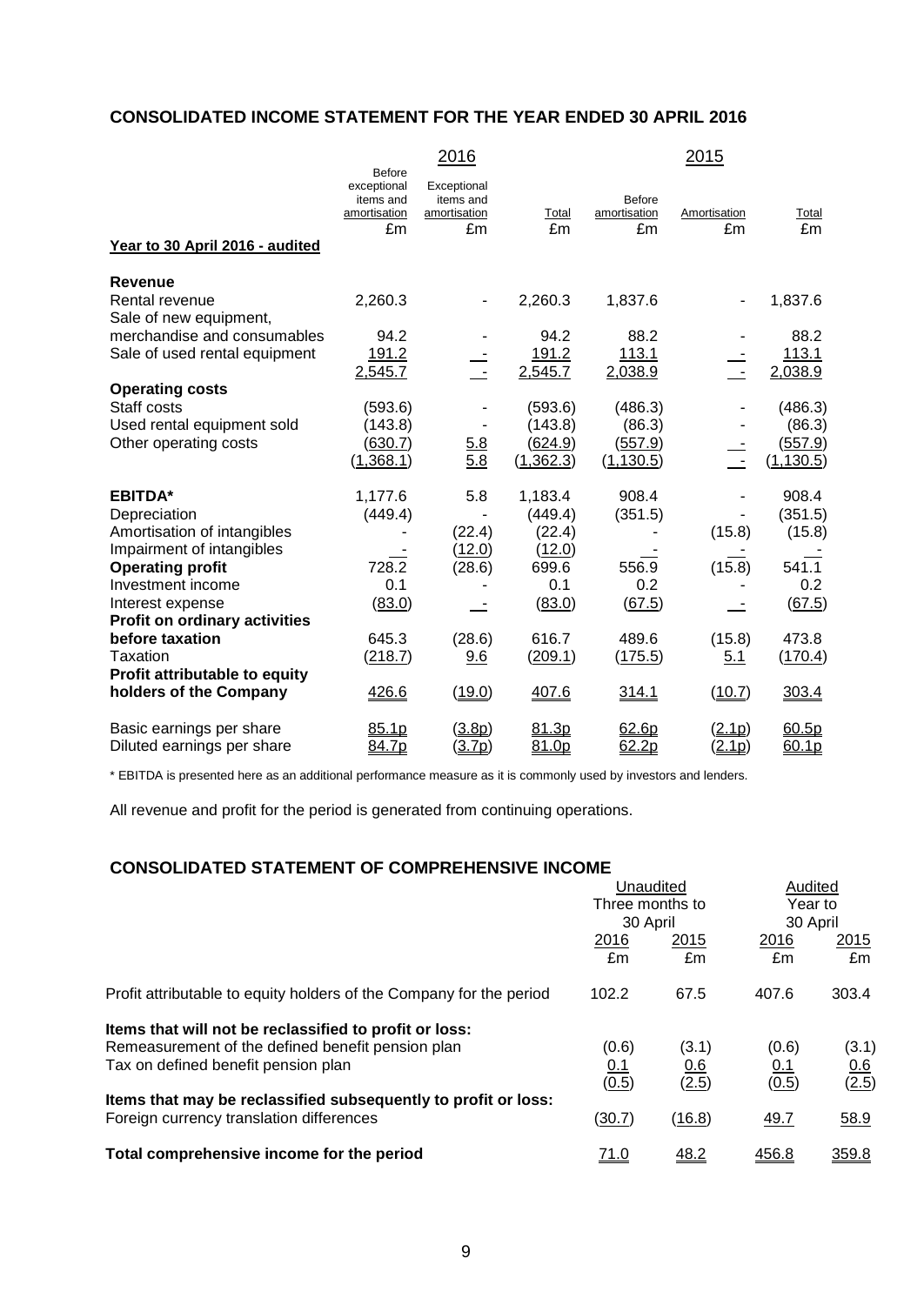# **CONSOLIDATED BALANCE SHEET AT 30 APRIL 2016**

|                                                      | Audited              |                |  |
|------------------------------------------------------|----------------------|----------------|--|
|                                                      | 2016<br>£m           | 2015<br>£m     |  |
| <b>Current assets</b>                                |                      |                |  |
| Inventories                                          | 41.3                 | 23.9           |  |
| Trade and other receivables                          | 455.7                | 377.5          |  |
| Current tax asset                                    | 7.5                  | 26.2           |  |
| Cash and cash equivalents                            | <u>13.0</u><br>517.5 | 10.5<br>438.1  |  |
| <b>Non-current assets</b>                            |                      |                |  |
| Property, plant and equipment                        |                      |                |  |
| - rental equipment                                   | 3,246.9              | 2,534.2        |  |
| - other assets                                       | 341.9                | 276.9          |  |
|                                                      | 3,588.8              | 2,811.1        |  |
| Goodwill                                             | 556.7                | 516.2          |  |
| Other intangible assets                              | 83.8                 | 92.7           |  |
| Net defined benefit pension plan asset               | 2.2<br>4,231.5       | 3.1<br>3,423.1 |  |
|                                                      |                      |                |  |
| <b>Total assets</b>                                  | 4,749.0              | 3,861.2        |  |
| <b>Current liabilities</b>                           |                      |                |  |
| Trade and other payables                             | 480.5                | 491.7          |  |
| Current tax liability                                | 3.6                  | 6.2            |  |
| Debt due within one year                             | 2.5                  | 2.0            |  |
| Provisions                                           | 28.9                 | 18.4           |  |
| <b>Non-current liabilities</b>                       | 515.5                | 518.3          |  |
| Debt due after more than one year                    | 2,012.2              | 1,695.6        |  |
| Provisions                                           | 17.6                 | 31.3           |  |
| Deferred tax liabilities                             | 723.3                | 504.5          |  |
|                                                      | 2,753.1              | 2,231.4        |  |
| <b>Total liabilities</b>                             | 3,268.6              | 2,749.7        |  |
|                                                      |                      |                |  |
| <b>Equity</b>                                        |                      |                |  |
| Share capital                                        | 55.3                 | 55.3           |  |
| Share premium account<br>Capital redemption reserve  | 3.6<br>0.9           | 3.6<br>0.9     |  |
| Non-distributable reserve                            |                      | 90.7           |  |
| Own shares held by the Company                       | (33.1)               | (33.1)         |  |
| Own shares held through the ESOT                     | (16.2)               | (15.5)         |  |
| Cumulative foreign exchange translation differences  | 88.4                 | 38.7           |  |
| <b>Retained reserves</b>                             | 1,381.5              | 970.9          |  |
| Equity attributable to equity holders of the Company | 1,480.4              | 1,111.5        |  |
| <b>Total liabilities and equity</b>                  | 4,749.0              | 3,861.2        |  |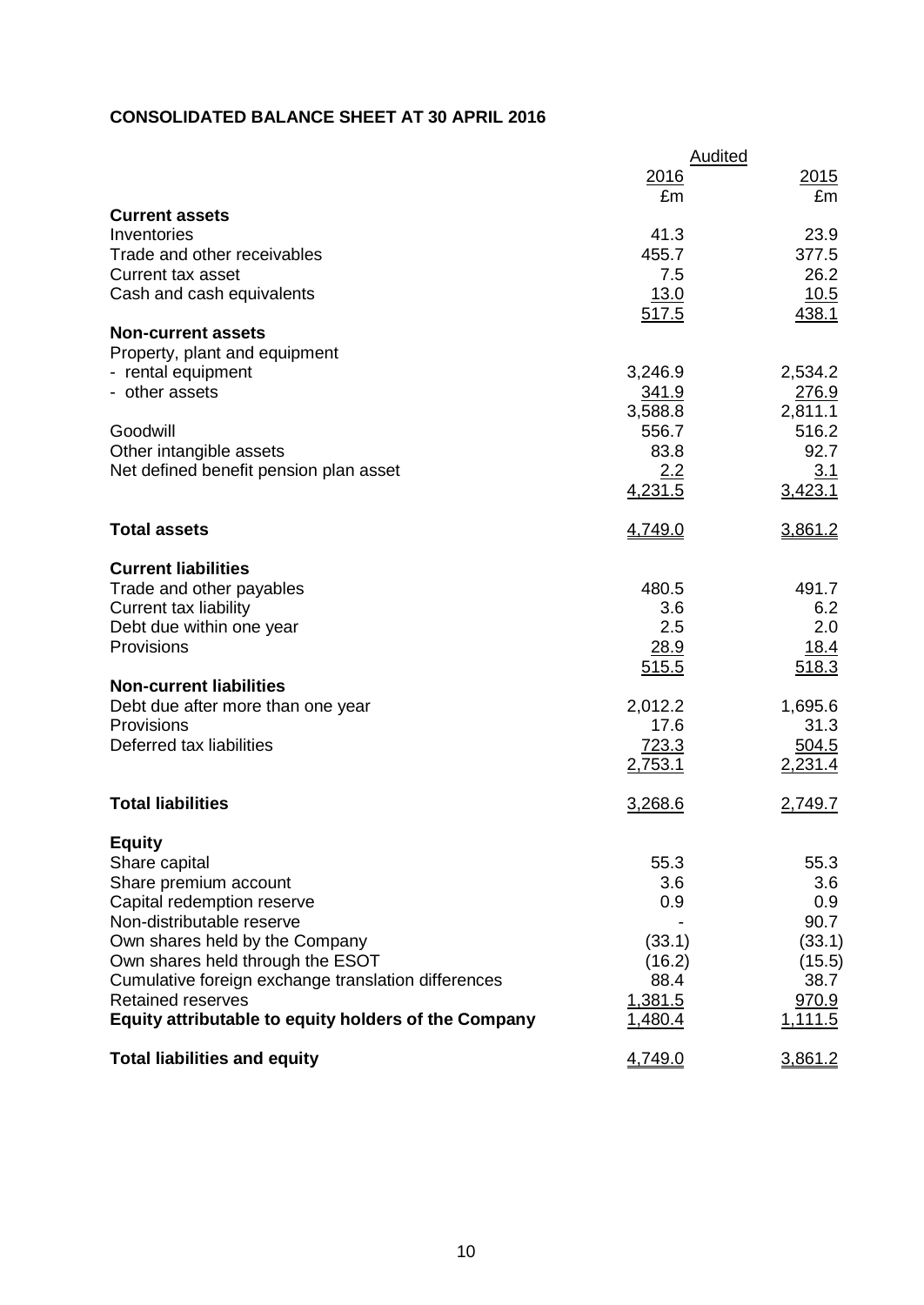# **CONSOLIDATED STATEMENT OF CHANGES IN EQUITY FOR THE YEAR ENDED 30 APRIL 2016**

|                                                                                    | Share<br>capital<br>£m | Share<br>premium<br>account<br>£m | Capital<br>redemption<br>reserve<br>£m | Non-<br>distributable<br>reserve<br>£m | Own<br>shares<br>held by the<br>Company<br>£m | Own<br>shares<br>held<br>through<br>the ESOT<br>£m | Cumulative<br>foreign<br>exchange<br>translation<br>differences<br>£m | Retained<br>reserves<br>£m | Total<br>£m    |
|------------------------------------------------------------------------------------|------------------------|-----------------------------------|----------------------------------------|----------------------------------------|-----------------------------------------------|----------------------------------------------------|-----------------------------------------------------------------------|----------------------------|----------------|
| At 1 May 2014                                                                      | 55.3                   | 3.6                               | 0.9                                    | 90.7                                   | (33.1)                                        | (11.8)                                             | (20.2)                                                                | 739.0                      | 824.4          |
| Profit for the year<br>Other comprehensive income:<br>Foreign currency translation |                        |                                   |                                        |                                        |                                               |                                                    |                                                                       | 303.4                      | 303.4          |
| differences<br>Remeasurement of the defined                                        |                        |                                   |                                        |                                        |                                               |                                                    | 58.9                                                                  |                            | 58.9           |
| benefit pension plan<br>Tax on defined benefit                                     |                        |                                   |                                        |                                        |                                               |                                                    |                                                                       | (3.1)                      | (3.1)          |
| pension plan<br>Total comprehensive income                                         |                        |                                   |                                        |                                        |                                               |                                                    |                                                                       | 0.6                        | 0.6            |
| for the year                                                                       |                        |                                   |                                        |                                        |                                               |                                                    | 58.9                                                                  | 300.9                      | 359.8          |
| Dividends paid                                                                     |                        |                                   |                                        |                                        |                                               |                                                    |                                                                       | (61.4)                     | (61.4)         |
| Own shares purchased by<br>the ESOT<br>Share-based payments                        |                        |                                   |                                        |                                        |                                               | (20.3)<br>16.6                                     |                                                                       | (12.6)                     | (20.3)<br>4.0  |
| Tax on share-based payments<br>At 30 April 2015                                    | 55.3                   | $\overline{3.6}$                  | $\overline{0.9}$                       | 90.7                                   | (33.1)                                        | (15.5)                                             | 38.7                                                                  | 5.0<br>970.9               | 5.0<br>1,111.5 |
| Profit for the year<br>Other comprehensive income:                                 |                        |                                   |                                        |                                        |                                               |                                                    |                                                                       | 407.6                      | 407.6          |
| Foreign currency translation<br>differences<br>Remeasurement of the defined        |                        |                                   |                                        |                                        |                                               |                                                    | 49.7                                                                  |                            | 49.7           |
| benefit pension plan                                                               |                        |                                   |                                        |                                        |                                               |                                                    |                                                                       | (0.6)                      | (0.6)          |
| Tax on defined benefit<br>pension plan<br>Total comprehensive income               |                        |                                   |                                        |                                        |                                               |                                                    |                                                                       | 0.1                        | 0.1            |
| for the year                                                                       |                        |                                   |                                        |                                        |                                               |                                                    | 49.7                                                                  | 407.1                      | 456.8          |
| Dividends paid<br>Own shares purchased by                                          |                        |                                   |                                        |                                        |                                               |                                                    |                                                                       | (81.5)                     | (81.5)         |
| the ESOT<br>Share-based payments                                                   |                        |                                   |                                        |                                        |                                               | (12.0)<br>11.3                                     |                                                                       | (6.6)                      | (12.0)<br>4.7  |
| Tax on share-based payments<br>Transfer of                                         |                        |                                   |                                        |                                        |                                               |                                                    |                                                                       | 0.9                        | 0.9            |
| non-distributable reserve<br>At 30 April 2016                                      | 55.3                   | $\overline{3.6}$                  | 0.9                                    | (90.7)                                 | (33.1)                                        | (16.2)                                             | $88.\overline{4}$                                                     | 90.7<br>1,381.5            | 1,480.4        |

The non-distributable reserve related to the reserve created on the cancellation of the then share premium account in August 2005. This reserve became distributable in August 2015 and has been transferred to distributable reserves.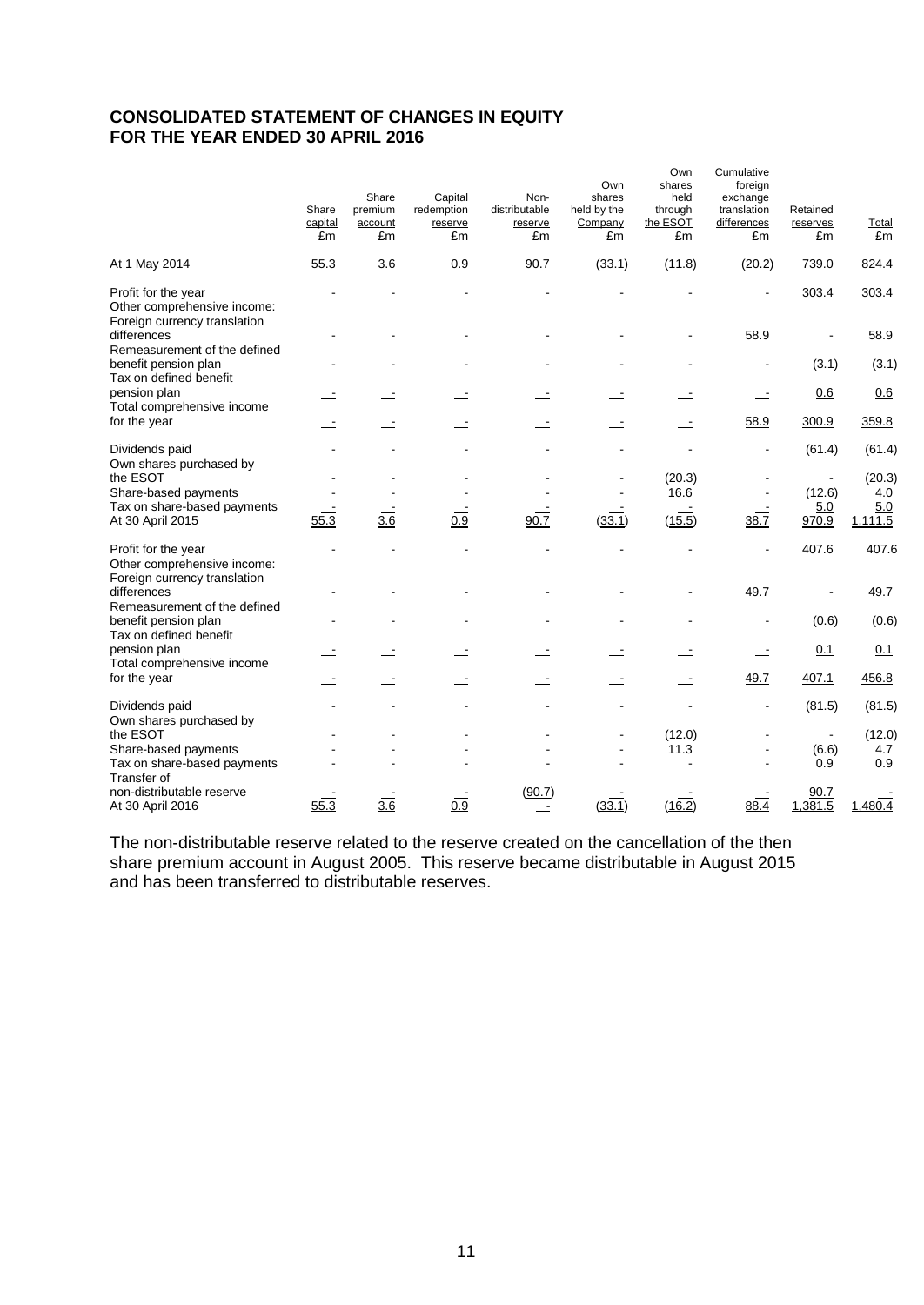# **CONSOLIDATED CASH FLOW STATEMENT FOR THE YEAR ENDED 30 APRIL 2016**

|                                                                                                  | Audited               |                  |  |
|--------------------------------------------------------------------------------------------------|-----------------------|------------------|--|
|                                                                                                  | <u>2016</u>           | 2015             |  |
|                                                                                                  | £m                    | £m               |  |
| <b>Cash flows from operating activities</b>                                                      |                       |                  |  |
| Cash generated from operations before exceptional                                                |                       |                  |  |
| items and changes in rental equipment                                                            | 1,070.6               | 841.4            |  |
| Exceptional operating costs paid                                                                 |                       | (0.5)            |  |
| Payments for rental property, plant and equipment                                                | (1, 124.7)            | (858.1)          |  |
| Proceeds from disposal of rental property, plant and equipment<br>Cash generated from operations | <u>172.1</u><br>118.0 | 95.4<br>78.2     |  |
| Financing costs paid (net)                                                                       | (79.4)                | (63.4)           |  |
| Tax paid (net)                                                                                   | (5.3)                 | (32.0)           |  |
| Net cash generated from/(used in) operating activities                                           | 33.3                  | (17.2)           |  |
| <b>Cash flows from investing activities</b>                                                      |                       |                  |  |
| Acquisition of businesses                                                                        | (68.4)                | (241.5)          |  |
| Payments for non-rental property, plant and equipment                                            | (109.5)               | (78.7)           |  |
| Proceeds from disposal of non-rental property, plant and equipment                               | 8.2                   | 7.5              |  |
| Net cash used in investing activities                                                            | (169.7)               | (312.7)          |  |
| Cash flows from financing activities                                                             |                       |                  |  |
| Drawdown of Ioans                                                                                | 570.2                 | 842.5            |  |
| Redemption of loans                                                                              | (336.5)               | (420.4)          |  |
| Capital element of finance lease payments                                                        | (1.5)                 | (2.9)            |  |
| Dividends paid<br>Purchase of own shares by the ESOT                                             | (81.5)<br>(12.0)      | (61.4)<br>(20.3) |  |
| Net cash from financing activities                                                               | 138.7                 | 337.5            |  |
|                                                                                                  |                       |                  |  |
| Increase in cash and cash equivalents                                                            | 2.3<br>10.5           | 7.6<br>2.8       |  |
| Opening cash and cash equivalents<br>Effect of exchange rate difference                          | 0.2                   | 0.1              |  |
| <b>Closing cash and cash equivalents</b>                                                         | 13.0                  | 10.5             |  |
|                                                                                                  |                       |                  |  |
| Reconciliation of net cash flows to net debt                                                     |                       |                  |  |
| Increase in cash in the period                                                                   | (2.3)                 | (7.6)            |  |
| Increase in debt through cash flow                                                               | 232.2                 | 419.2            |  |
| Change in net debt from cash flows                                                               | 229.9                 | 411.6            |  |
| Debt acquired                                                                                    | 0.3                   |                  |  |
| Exchange differences                                                                             | 81.7                  | 121.8            |  |
| Non-cash movements:<br>- deferred costs of debt raising                                          | 1.8                   |                  |  |
| - capital element of new finance leases                                                          | 0.9                   | $1.5\,$<br>3.6   |  |
| Increase in net debt in the period                                                               | 314.6                 | 538.5            |  |
| Net debt at 1 May                                                                                | 1,687.1               | 1,148.6          |  |
| Net debt at 30 April                                                                             | 2,001.7               | 1,687.1          |  |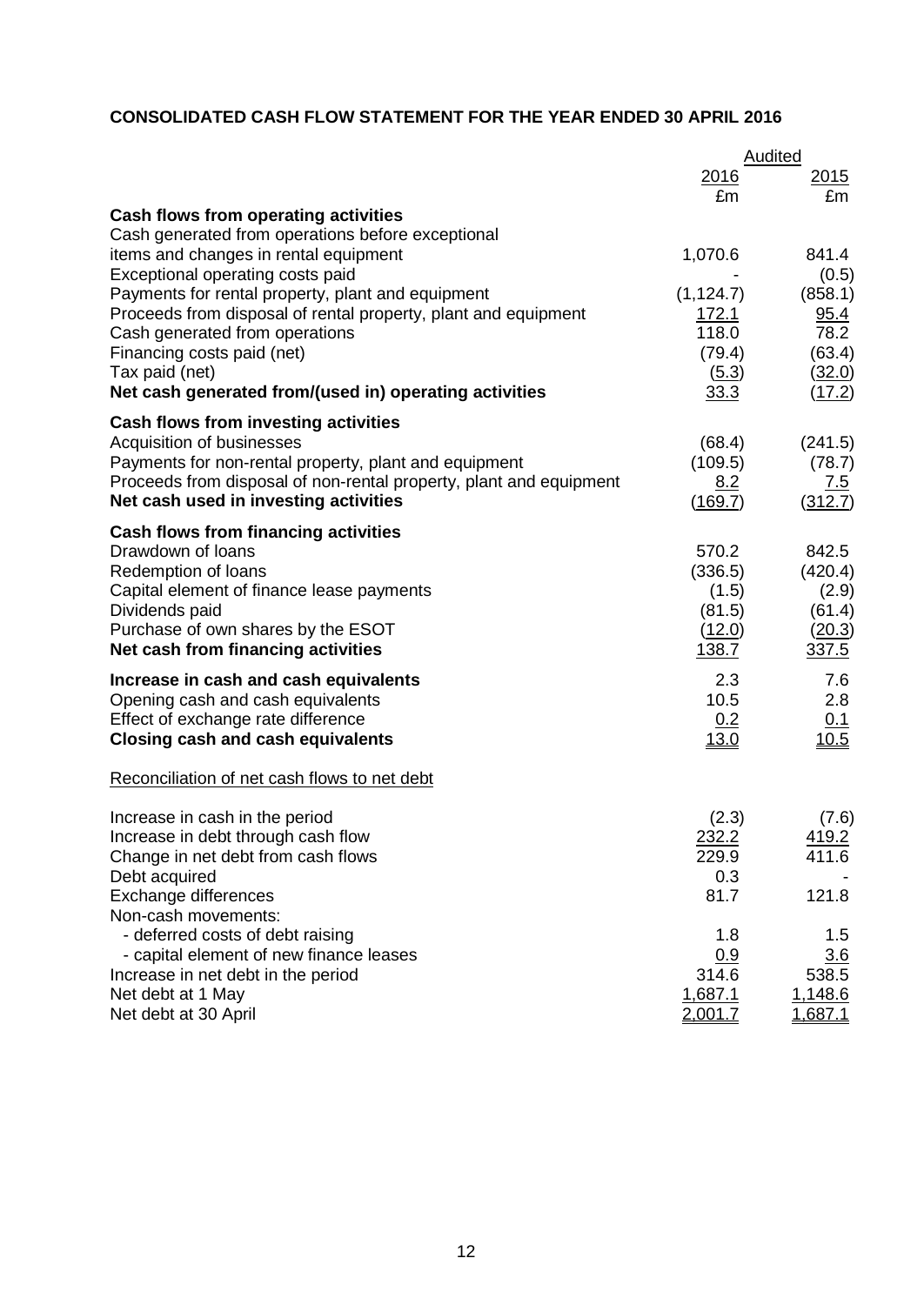#### 1. General information

Ashtead Group plc ('the Company') is a company incorporated and domiciled in England and Wales and listed on the London Stock Exchange. The condensed consolidated financial statements as at, and for the year ended, 30 April 2016 comprise the Company and its subsidiaries ('the Group').

#### 2. Basis of preparation

The financial statements for the year ended 30 April 2016 were approved by the directors on 13 June 2016. This preliminary announcement of the results for the year ended 30 April 2016 contains information derived from the forthcoming 2015/16 Annual Report & Accounts and does not constitute statutory accounts as defined in Section 434 of the Companies Act 2006. The statutory accounts for the year ended 30 April 2015 have been filed with the Registrar of Companies. The statutory accounts for the year ended 30 April 2016 will be delivered to the Registrar of Companies and made available on the Group's website at [www.ashtead](http://www.ashtead-group.com/)[group.com](http://www.ashtead-group.com/) in July 2016. The auditor's report in respect of both years is unqualified, did not include a reference to any matter by way of emphasis and did not contain a statement under Section 498(2) or (3) of the Companies Act 2006.

The results for the year ended and quarter ended 30 April 2016 have been prepared in accordance with relevant IFRS and the accounting policies set out in the Group's Annual Report and Accounts for the year ended 30 April 2015. There are no new IFRS or IFRIC Interpretations that are effective for the first time this financial year which have a material impact on the Group.

The financial statements have been prepared on the going concern basis. The Group's internal budgets and forecasts of future performance, available financing facilities and facility headroom (see note 11), provide a reasonable expectation that the Group has adequate resources to continue in operation for the foreseeable future and consequently the going concern basis continues to be appropriate in preparing the financial statements.

The exchange rates used in respect of the US dollar are:

|      | 2015 |
|------|------|
| 1.43 | 1.51 |
| 1.50 | 1.60 |
| 1 47 | 1.54 |
|      | 2016 |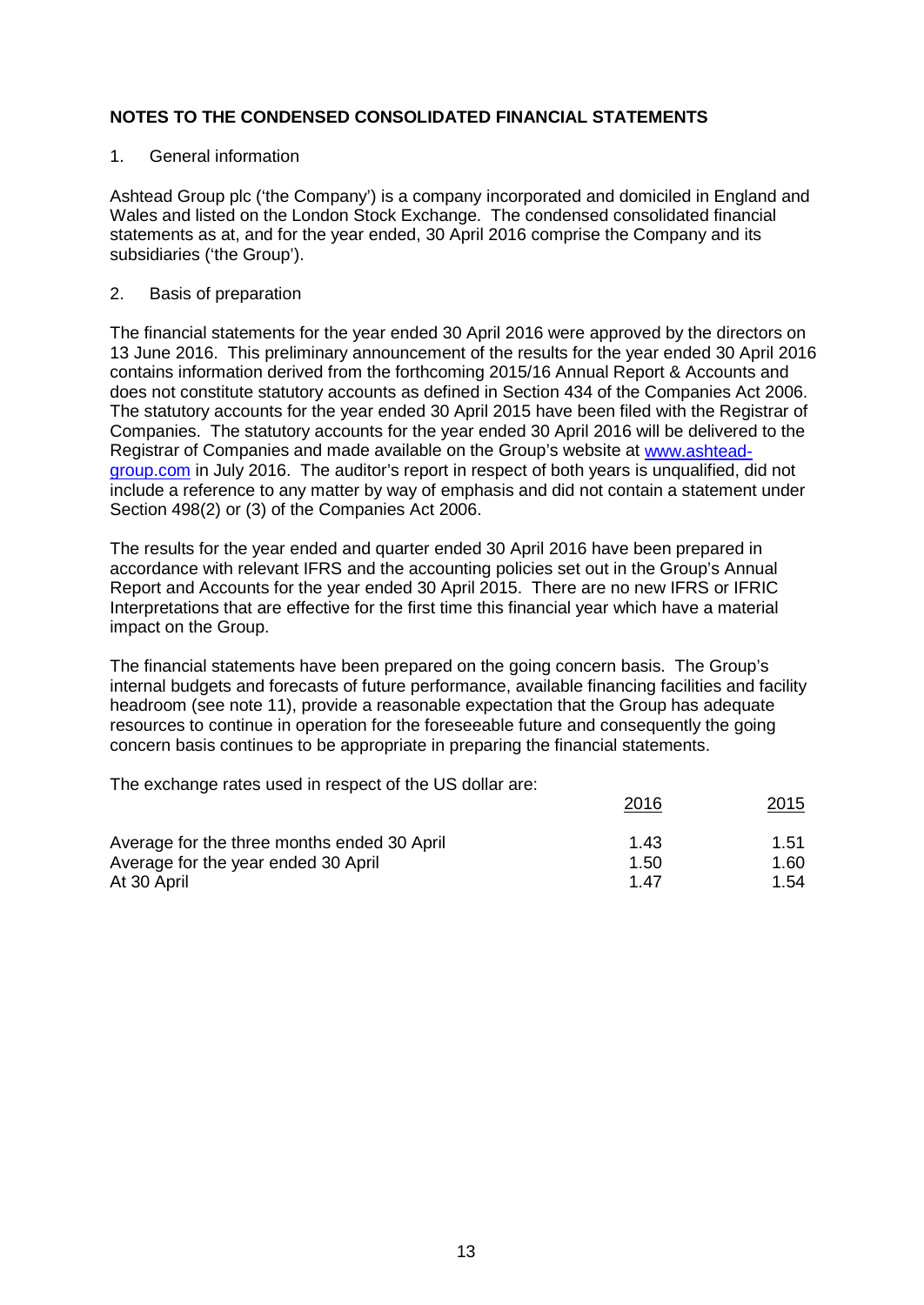# 3. Segmental analysis

|                                        | Revenue<br>£m               | Operating<br>profit before<br>amortisation<br>£m | Exceptional<br>items and<br>amortisation<br>£m | Operating<br><u>profit</u><br>£m |
|----------------------------------------|-----------------------------|--------------------------------------------------|------------------------------------------------|----------------------------------|
| Three months to 30 April<br>2016       |                             |                                                  |                                                |                                  |
| Sunbelt<br>A-Plant                     | 565.1<br>100.9              | 170.0<br>20.0                                    | (11.0)<br>(1.2)                                | 159.0<br>18.8                    |
| Corporate costs                        | 666.0                       | (4.5)<br><u>185.5</u>                            | (12.2)                                         | (4.5)<br><u>173.3</u>            |
| 2015<br>Sunbelt<br>A-Plant             | 458.1<br>80.6               | 123.5<br>8.6                                     | (4.3)<br>(1.2)                                 | 119.2<br>7.4                     |
| Corporate costs                        | 538.7                       | (2.6)<br>129.5                                   | (5.5)                                          | (2.6)<br><u>124.0</u>            |
| Year to 30 April<br>2016               |                             |                                                  |                                                |                                  |
| Sunbelt<br>A-Plant                     | 2,180.9<br>364.8            | 674.7<br>67.0                                    | (23.7)<br>(4.9)                                | 651.0<br>62.1                    |
| Corporate costs<br>2015                | 2,545.7                     | (13.5)<br><u>728.2</u>                           | (28.6)                                         | (13.5)<br>699.6                  |
| Sunbelt<br>A-Plant<br>Corporate costs  | 1,715.9<br>323.0            | 520.9<br>46.3<br>(10.3)                          | (11.2)<br>(4.6)                                | 509.7<br>41.7<br>(10.3)          |
|                                        | 2,038.9                     | 556.9                                            | (15.8)                                         | <u>541.1</u>                     |
|                                        | <b>Segment assets</b><br>£m | <u>Cash</u><br>£m                                | <b>Taxation assets</b><br>£m                   | <b>Total assets</b><br>£m        |
| At 30 April 2016<br>Sunbelt            | 4,117.9                     |                                                  |                                                | 4,117.9                          |
| A-Plant<br>Corporate items             | 610.1<br>0.5<br>4,728.5     | <u>13.0</u><br>13.0                              | 7.5<br>7.5                                     | 610.1<br><u>21.0</u><br>4,749.0  |
| At 30 April 2015<br>Sunbelt<br>A-Plant | 3,309.7<br>514.7            |                                                  |                                                | 3,309.7<br>514.7                 |
| Corporate items                        | 0.1<br>3,824.5              | 10.5<br>10.5                                     | 26.2<br>26.2                                   | 36.8<br>3,861.2                  |

Sunbelt includes Sunbelt Rentals of Canada Inc..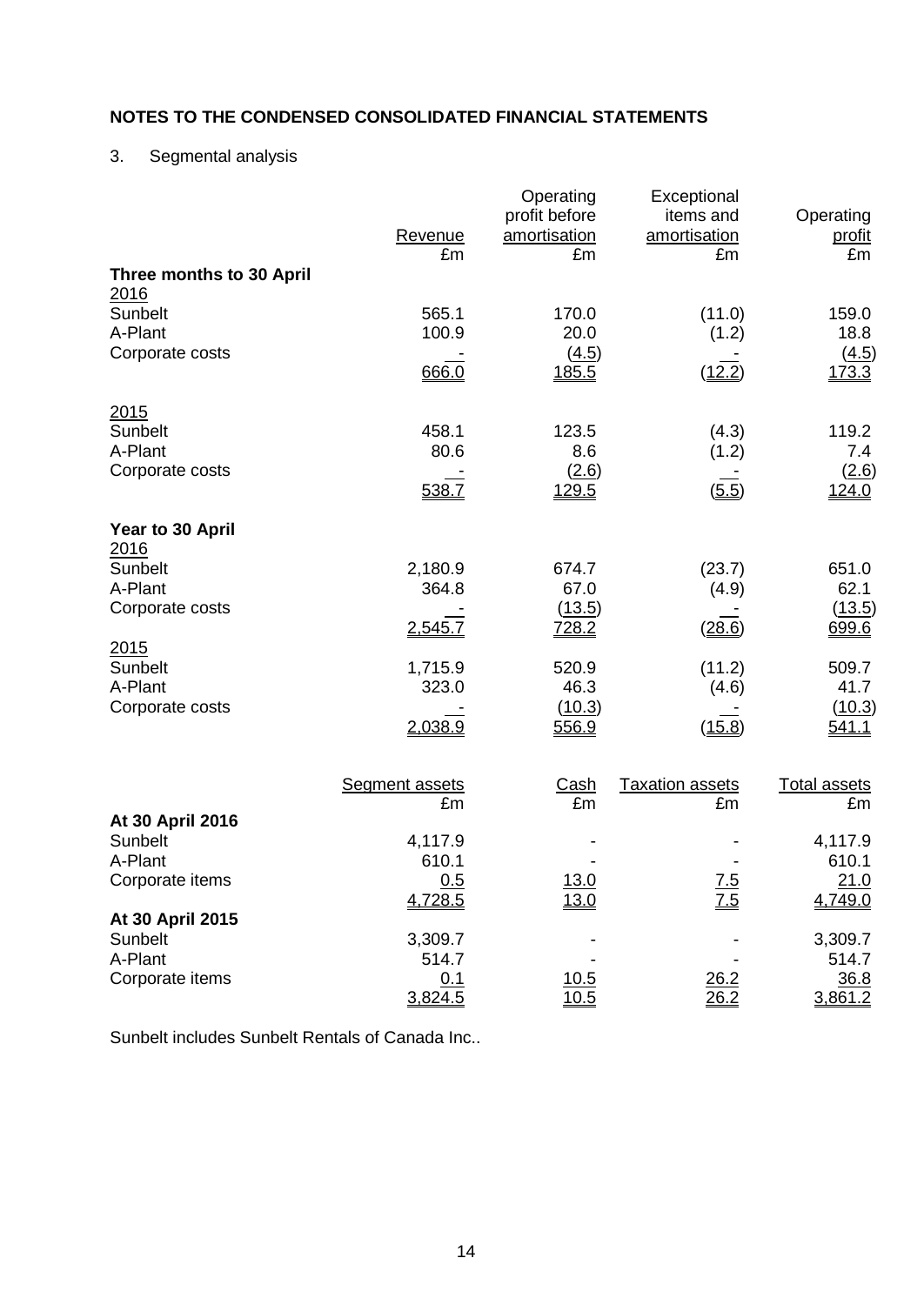# 4. Operating costs and other income

|                                          | <b>Before</b>                            | 2016                                     |               |                               | <u> 2015</u> |               |
|------------------------------------------|------------------------------------------|------------------------------------------|---------------|-------------------------------|--------------|---------------|
|                                          | exceptional<br>items and<br>amortisation | Exceptional<br>items and<br>amortisation | <b>Total</b>  | <b>Before</b><br>amortisation | Amortisation | <u>Total</u>  |
| Three months to 30 April                 | £m                                       | £m                                       | £m            | £m                            | £m           | £m            |
| Staff costs:                             |                                          |                                          |               |                               |              |               |
| <b>Salaries</b>                          | 147.0                                    | $\overline{\phantom{a}}$                 | 147.0         | 122.8                         |              | 122.8         |
| Social security costs                    | 11.8                                     |                                          | 11.8          | 10.3                          |              | 10.3          |
| Other pension costs                      | 2.5                                      |                                          | 2.5           | 2.3                           |              | 2.3           |
|                                          | 161.3                                    |                                          | 161.3         | 135.4                         |              | 135.4         |
| Used rental equipment sold               | 38.5                                     |                                          | 38.5          | 28.7                          |              | 28.7          |
| Other operating costs:                   |                                          |                                          |               |                               |              |               |
| Vehicle costs                            | 31.3                                     |                                          | 31.3          | 29.4                          |              | 29.4          |
| Spares, consumables & external repairs   | 28.1                                     |                                          | 28.1          | 28.8                          |              | 28.8          |
| <b>Facility costs</b>                    | 20.0                                     |                                          | 20.0          | 16.5                          |              | 16.5          |
| Other external charges                   | 78.4                                     | (5.8)                                    | 72.6          | 72.0                          |              | 72.0          |
|                                          | 157.8                                    | (5.8)                                    | 152.0         | 146.7                         |              | 146.7         |
| Depreciation and amortisation:           |                                          |                                          |               |                               |              |               |
| Depreciation                             | 122.9                                    |                                          | 122.9         | 98.4                          |              | 98.4          |
| Amortisation of intangibles              |                                          | 6.0                                      | 6.0           |                               | 5.5          | 5.5           |
| Impairment of intangibles                | 122.9                                    | 12.0                                     | 12.0          |                               |              |               |
|                                          |                                          | <u>18.0</u>                              | 140.9         | 98.4                          | 5.5          | 103.9         |
|                                          | 480.5                                    | 12.2                                     | 492.7         | 409.2                         | 5.5          | 414.7         |
| Year to 30 April                         |                                          |                                          |               |                               |              |               |
| Staff costs:                             |                                          |                                          |               |                               |              |               |
| <b>Salaries</b><br>Social security costs | 541.4<br>42.3                            |                                          | 541.4<br>42.3 | 441.8<br>36.0                 |              | 441.8<br>36.0 |
| Other pension costs                      | 9.9                                      |                                          | 9.9           | 8.5                           |              | 8.5           |
|                                          | 593.6                                    |                                          | 593.6         | 486.3                         |              | 486.3         |
|                                          |                                          |                                          |               |                               |              |               |
| Used rental equipment sold               | 143.8                                    |                                          | 143.8         | 86.3                          |              | 86.3          |
| Other operating costs:                   |                                          |                                          |               |                               |              |               |
| Vehicle costs                            | 131.5                                    | $\overline{\phantom{a}}$                 | 131.5         | 117.8                         |              | 117.8         |
| Spares, consumables & external repairs   | 118.6                                    |                                          | 118.6         | 102.7                         |              | 102.7         |
| <b>Facility costs</b>                    | 73.9                                     |                                          | 73.9          | 58.9                          |              | 58.9          |
| Other external charges                   | 306.7                                    | (5.8)                                    | 300.9         | 278.5                         |              | 278.5         |
| Depreciation and amortisation:           | 630.7                                    | (5.8)                                    | 624.9         | 557.9                         |              | 557.9         |
| Depreciation                             | 449.4                                    |                                          | 449.4         | 351.5                         |              | 351.5         |
| Amortisation of intangibles              |                                          | 22.4                                     | 22.4          |                               | 15.8         | 15.8          |
| Impairment of intangibles                |                                          | 12.0                                     | 12.0          |                               |              |               |
|                                          | 449.4                                    | 34.4                                     | 483.8         | 351.5                         | 15.8         | 367.3         |
|                                          | 1,817.5                                  | 28.6                                     | 1,846.1       | 1,482.0                       | 15.8         | 1,497.8       |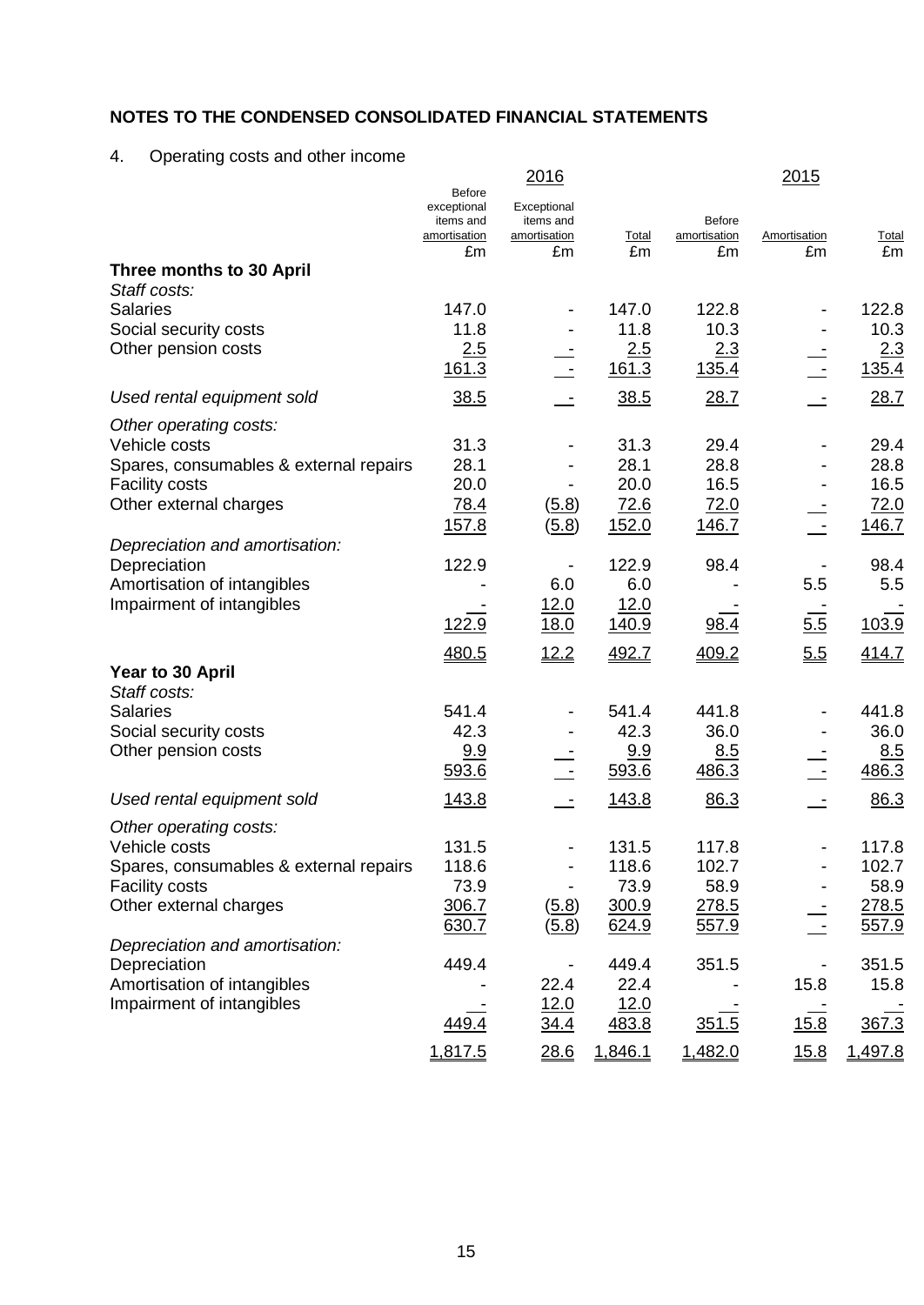#### 5. Exceptional items and amortisation

Exceptional items are those items of financial performance that are material and non-recurring in nature. Amortisation relates to the periodic write-off of intangible assets. The Group believes these items should be disclosed separately within the consolidated income statement to assist in the understanding of the financial performance of the Group. Underlying profit and earnings per share are stated before exceptional items and amortisation of intangibles.

|                                                                                |               | Three months to<br>30 April |               | Year to<br>30 April |  |
|--------------------------------------------------------------------------------|---------------|-----------------------------|---------------|---------------------|--|
|                                                                                | 2016          | 2015                        | 2016          | 2015                |  |
|                                                                                | £m            | £m                          | £m            | £m                  |  |
| Impairment of intangibles<br>Release of provision for contingent consideration | 12.0<br>(5.8) |                             | 12.0<br>(5.8) |                     |  |
| Amortisation of intangibles                                                    | 6.0           | <u>5.5</u>                  | 22.4          | <u>15.8</u>         |  |
|                                                                                | 12.2          | $\overline{5.5}$            | 28.6          | 15.8                |  |
| Taxation                                                                       | (4.3)         | (1.8)                       | (9.6)         | <u>(5.1)</u>        |  |
|                                                                                | 7.9           | <u>3.7</u>                  | <u> 19.0</u>  | <u> 10.7</u>        |  |

The £12m impairment of intangibles relates to acquired customer lists within our Oil & Gas business. The impairment reflects our expectation that revenue from these customers will be much lower than anticipated when the businesses were acquired due to the fall in the oil price and its impact on the oil and gas industry. The £6m release of contingent consideration relates to a provision for contingent consideration on acquisitions, which was payable depending on revenue targets. These were expected to be achieved in full. Where this is no longer the case, the excess provision has been released. Both these exceptional items are non-cash.

#### 6. Net financing costs

|                                                          | Three months to<br>30 April |                   | Year to<br>30 April |                    |
|----------------------------------------------------------|-----------------------------|-------------------|---------------------|--------------------|
|                                                          | 2016<br>£m                  | <u>2015</u><br>£m | 2016<br>£m          | 2015<br>£m         |
| Investment income:                                       |                             |                   |                     |                    |
| Net interest on the net defined benefit asset            |                             |                   | (0.1)               | (0.2)              |
| Interest expense:                                        |                             |                   |                     |                    |
| Bank interest payable                                    | 6.0                         | 4.4               | 22.1                | 17.5               |
| Interest payable on second priority senior secured notes | 15.2                        | 14.1              | 57.7                | 47.5               |
| Interest payable on finance leases                       |                             |                   | 0.3                 | 0.2                |
| Non-cash unwind of discount on provisions                | 0.3                         | 0.3               | 1.1                 | 0.8                |
| Amortisation of deferred debt raising costs              | 0.5                         | 0.5               | <u>1.8</u>          |                    |
| Total interest expense                                   | 22.0                        | 19.3              | 83.0                | $\frac{1.5}{67.5}$ |
| Net financing costs                                      | <u> 22.0</u>                | <u> 19.3</u>      | <u>82.9</u>         | 67.3               |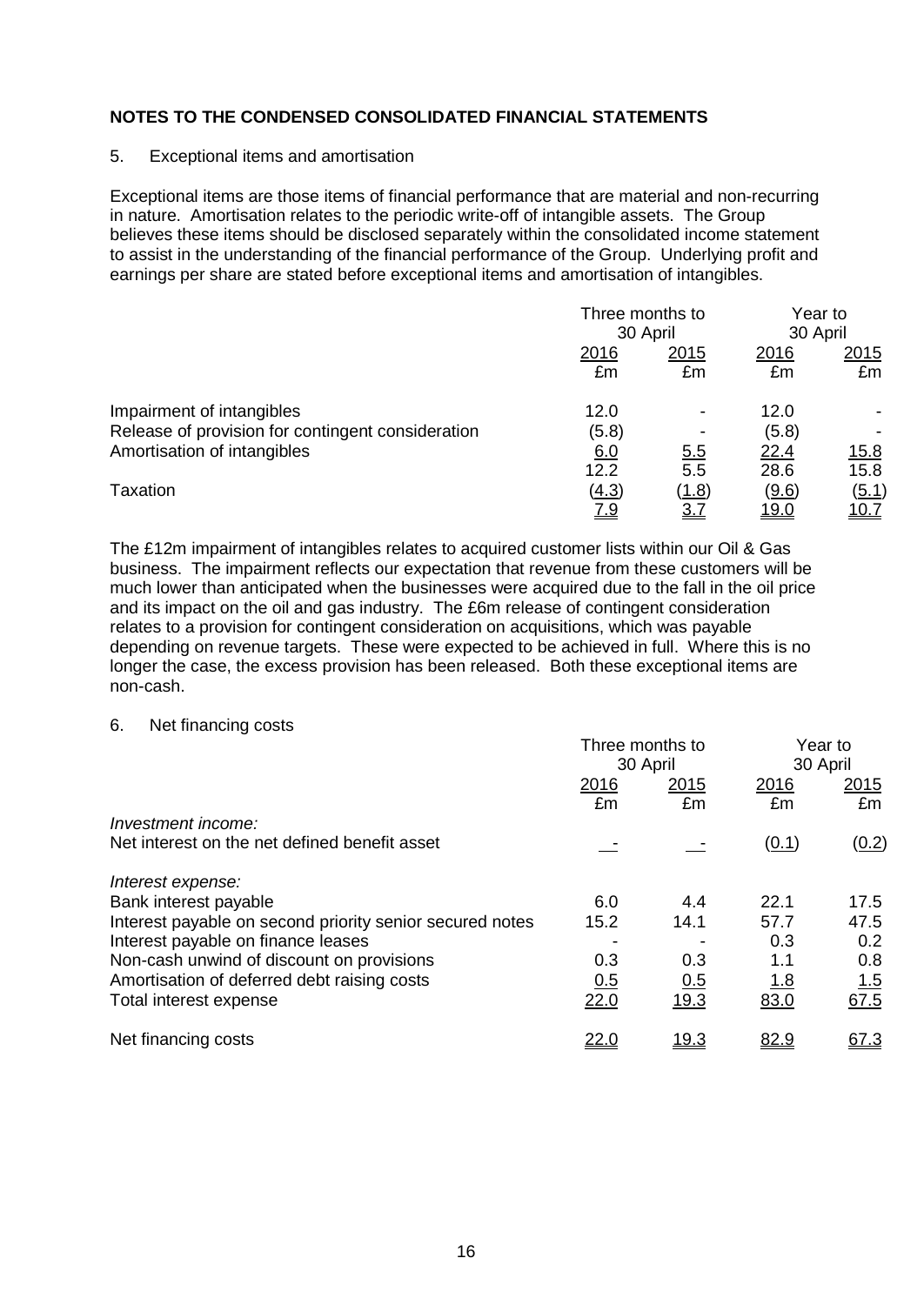### 7. Taxation

The tax charge for the year has been computed using a tax rate of 39% in North America (2015: 39%) and 20% in the UK (2015: 21%). The blended rate for the Group as a whole is 34% (2015: 36%).

The tax charge of £218.7m (2015: £175.5m) on the underlying profit before taxation of £645.3m (2015: £489.6m) can be explained as follows:

|                                                     | Year to 30 April |               |  |
|-----------------------------------------------------|------------------|---------------|--|
|                                                     | 2016             | 2015          |  |
| Current tax                                         | £m               | £m            |  |
| - current tax on income for the year                | 22.2             | 19.5          |  |
| - adjustments to prior year                         | 0.6              | (0.3)         |  |
| Deferred tax                                        | 22.8             | 19.2          |  |
| - origination and reversal of temporary differences | 195.6            | 156.3         |  |
| - adjustments to prior year                         | 0.3<br>195.9     | 156.3         |  |
| Tax on underlying activities                        | <u>218.7</u>     | <u>175.5</u>  |  |
| Comprising:                                         |                  |               |  |
| - UK                                                | 17.5             | 17.3          |  |
| - North America                                     | 201.2            | <u>158.2</u>  |  |
|                                                     | <u> 218.7</u>    | <u> 175.5</u> |  |

In addition, the tax credit of £9.6m (2015: £5.1m) on exceptional items and amortisation of £28.6m (2015: £15.8m) consists of a deferred tax credit of £1.0m relating to the UK (2015: £1.0m) and £8.6m (2015: £4.1m) relating to North America.

#### 8. Earnings per share

Basic and diluted earnings per share for the three and twelve months ended 30 April 2016 have been calculated based on the profit for the relevant period and the weighted average number of ordinary shares in issue during that period (excluding shares held by the Company and the ESOT over which dividends have been waived). Diluted earnings per share is computed using the result for the relevant period and the diluted number of shares (ignoring any potential issue of ordinary shares which would be anti-dilutive). These are calculated as follows:

|                                                            |                               | Three months to<br>30 April |                              | Year to<br>30 April   |  |
|------------------------------------------------------------|-------------------------------|-----------------------------|------------------------------|-----------------------|--|
|                                                            | 2016                          | 2015                        | 2016                         | 2015                  |  |
| Profit for the financial period (£m)                       | <u>102.2</u>                  | 67.5                        | 407.6                        | 303.4                 |  |
| Weighted average number of shares (m) - basic<br>- diluted | <u>501.5</u><br>503.0         | 501.4<br>504.1              | <u>501.5</u><br>503.4        | <u>501.4</u><br>504.6 |  |
| Basic earnings per share<br>Diluted earnings per share     | <u>20.4p</u><br><u> 20.3p</u> | 13.4p<br>13.4p              | <u>81.3p</u><br><u>81.0p</u> | 60.5p<br>60.1p        |  |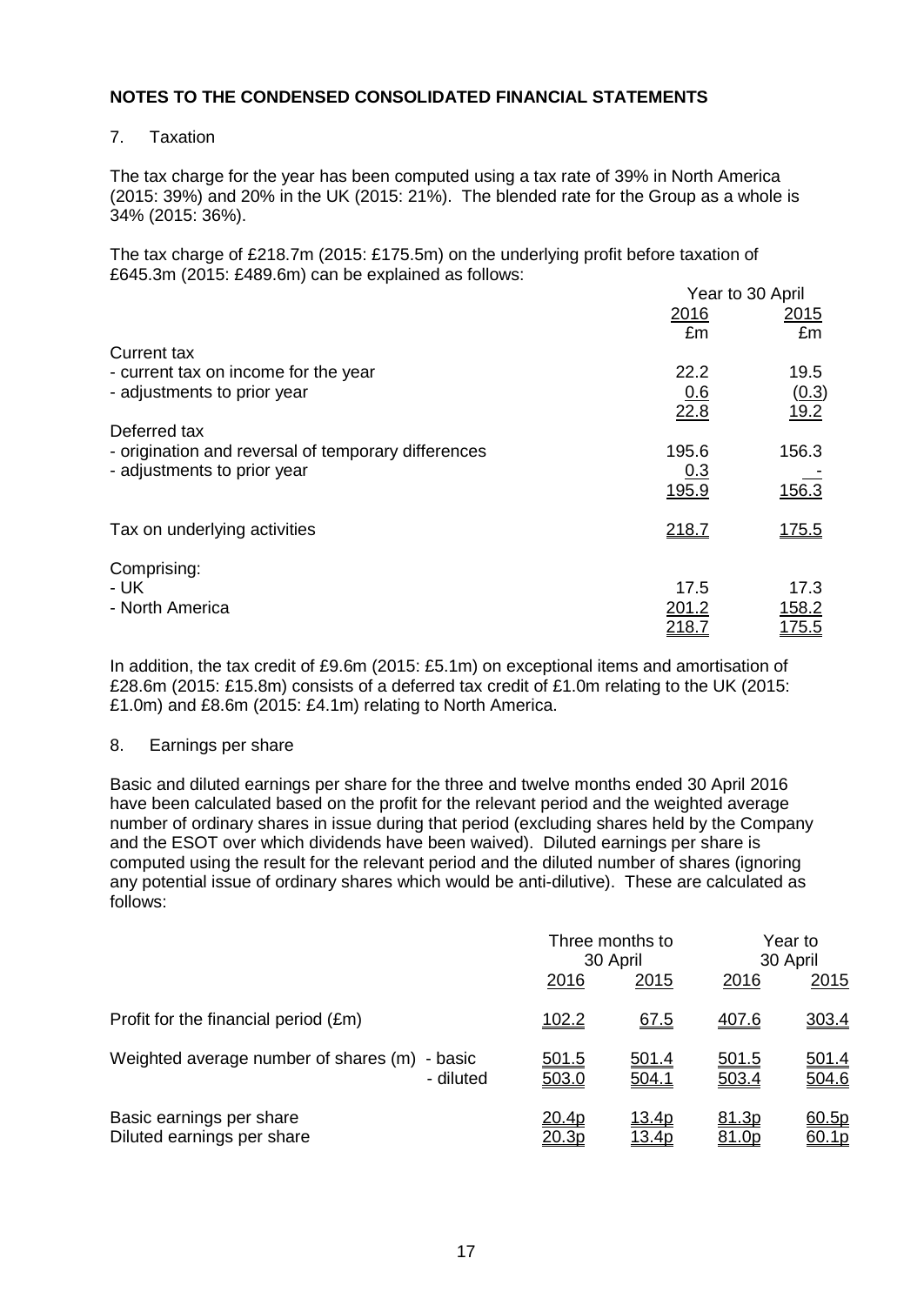### 8. Earnings per share (continued)

Underlying earnings per share (defined in any period as the earnings before exceptional items and amortisation of intangibles for that period divided by the weighted average number of shares in issue in that period) may be reconciled to the basic earnings per share as follows:

|                                                                                                                                                             | Three months to<br>30 April                  |                                                     | Year to<br>30 April                          |                                              |
|-------------------------------------------------------------------------------------------------------------------------------------------------------------|----------------------------------------------|-----------------------------------------------------|----------------------------------------------|----------------------------------------------|
|                                                                                                                                                             | 2016                                         | 2015                                                | 2016                                         | <u>2015</u>                                  |
| Basic earnings per share<br>Exceptional items and amortisation of intangibles<br>Tax on exceptional items and amortisation<br>Underlying earnings per share | 20.4p<br>2.4 <sub>p</sub><br>(0.8p)<br>22.0p | 13.4p<br>1.1 <sub>p</sub><br>(0.3p)<br><u>14.2p</u> | 81.3p<br>5.7 <sub>p</sub><br>(1.9p)<br>85.1p | 60.5p<br>3.1 <sub>p</sub><br>(1.0p)<br>62.6p |

#### 9. Dividends

During the year, a final dividend in respect of the year ended 30 April 2015 of 12.25p (2014: 9.25p) per share and an interim dividend for the year ended 30 April 2016 of 4.0p (2015: 3.0p) per share were paid to shareholders costing £81.5m (2015: £61.4m).

In addition, the directors are proposing a final dividend in respect of the year ended 30 April 2016 of 18.5p (2015: 12.25p) per share which will absorb £93m of shareholders' funds, based on the 502m shares qualifying for dividend at 13 June 2016. Subject to approval by shareholders, it will be paid on 9 September 2016 to shareholders who are on the register of members on 12 August 2016.

#### 10. Property, plant and equipment

|                                                       | <u> 2016</u>   |                |             | <u>2015</u>    |  |  |
|-------------------------------------------------------|----------------|----------------|-------------|----------------|--|--|
|                                                       | Rental         |                | Rental      |                |  |  |
|                                                       | equipment      | <u>Total</u>   | equipment   | <u>Total</u>   |  |  |
| Net book value                                        | £m             | £m             | £m          | £m             |  |  |
| At 1 May                                              | 2,534.2        | 2,811.1        | 1,716.3     | 1,929.1        |  |  |
| Exchange difference                                   | 99.4           | 109.2          | 137.6       | 153.2          |  |  |
| Reclassifications                                     | (1.7)          |                | (0.9)       |                |  |  |
| Additions                                             | 1,126.6        | 1,240.0        | 979.1       | 1,063.1        |  |  |
| Acquisitions                                          | 27.4           | 29.4           | 97.4        | 108.9          |  |  |
| <b>Disposals</b>                                      | (145.3)        | (151.5)        | (85.8)      | (91.7)         |  |  |
| Depreciation                                          | <u>(393.7)</u> | <u>(449.4)</u> | (309.5)     | (351.5)        |  |  |
| At 30 April                                           | 3,246.9        | 3,588.8        | 2,534.2     | <u>2,811.1</u> |  |  |
| <b>Borrowings</b><br>11.                              |                |                |             |                |  |  |
|                                                       |                |                | 30 April    | 30 April       |  |  |
|                                                       |                |                | <u>2016</u> | <u> 2015</u>   |  |  |
|                                                       |                |                | £m          | £m             |  |  |
| <b>Current</b>                                        |                |                |             |                |  |  |
| Finance lease obligations                             |                |                | 2.5         | 2.0            |  |  |
| <b>Non-current</b>                                    |                |                |             |                |  |  |
| First priority senior secured bank debt               |                |                | 1,055.2     | 782.7          |  |  |
| Finance lease obligations                             |                |                | 2.9         | 3.3            |  |  |
| 6.5% second priority senior secured notes, due 2022   |                |                | 618.2       | 589.8          |  |  |
| 5.625% second priority senior secured notes, due 2024 |                |                | 335.9       | 319.8          |  |  |
|                                                       |                |                | 2,012.2     | <u>1,695.6</u> |  |  |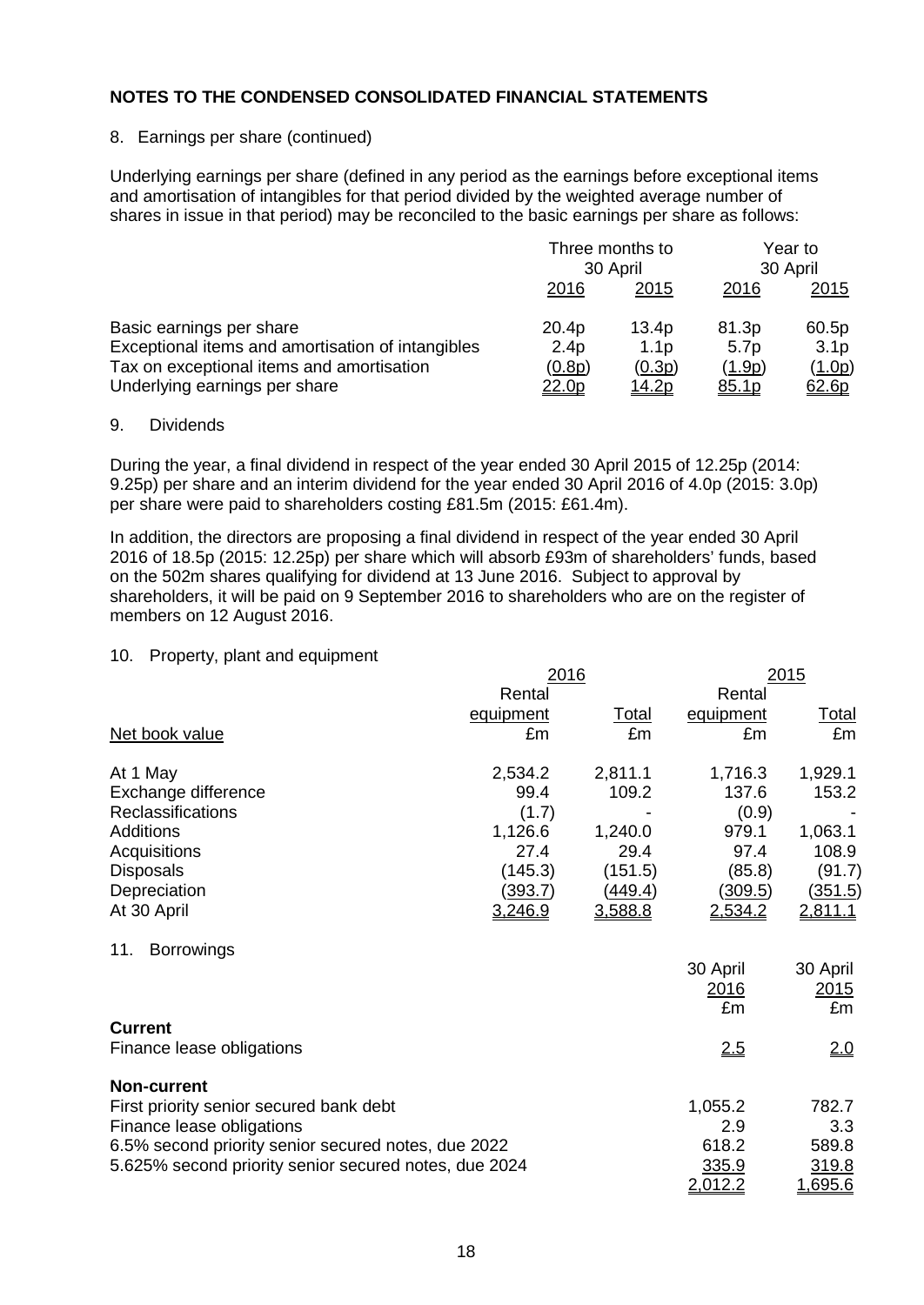#### 11. Borrowings (continued)

The senior secured bank debt and the senior secured notes are secured by way of, respectively, first and second priority fixed and floating charges over substantially all the Group's property, plant and equipment, inventory and trade receivables.

Under the terms of our asset-based senior bank facility, \$2.6bn is committed until July 2020. The \$900m 6.5% senior secured notes mature in July 2022, whilst the \$500m 5.625% senior secured notes mature in October 2024. Our debt facilities therefore remain committed for the long term, with an average of six years remaining. The weighted average interest cost of these facilities (including non-cash amortisation of deferred debt raising costs) is approximately 4%. The terms of the \$900m and \$500m senior secured notes are such that financial performance covenants are only measured at the time new debt is raised.

There is one financial performance covenant under the first priority senior bank facility. That is, the fixed charge ratio (comprising LTM EBITDA before exceptional items less LTM net capital expenditure paid in cash over the sum of scheduled debt repayments plus cash interest, cash tax payments and dividends paid in the last twelve months) which must be equal to or greater than 1.0 times.

This covenant does not apply when availability exceeds \$260m. At 30 April 2016, availability under the senior secured bank facility was \$1,126m (\$756m at 30 April 2015), with an additional \$1,796m of suppressed availability, meaning that the covenant was not measured at 30 April 2016 and is unlikely to be measured in forthcoming quarters.

As a matter of good practice, we calculate the covenant ratio each quarter. At 30 April 2016, as a result of the significant investment in our rental fleet, the fixed charge ratio, as expected, did not meet the covenant requirement. The fact the fixed charge ratio is below 1.0 times does not cause concern given the strong availability and management's ability to flex capital expenditure downwards at short notice. Accordingly, the condensed consolidated financial statements are prepared on a going concern basis.

#### Fair value of financial instruments

At 30 April 2016, the Group had no derivative financial instruments.

With the exception of the Group's second priority senior secured notes, the carrying value of non-derivative financial assets and liabilities is considered to materially equate to their fair value.

The carrying value of the second priority senior secured notes due 2022, excluding deferred debt raising costs, was £627m at 30 April 2016 (£599m at 30 April 2015), while the fair value was £661m (£646m at 30 April 2015). The carrying value of the second priority senior secured notes due 2024, excluding deferred debt raising costs, was £341m at 30 April 2016 (£325m at 30 April 2015) while the fair value was £353m (£342m at 30 April 2015). The fair value of the second priority senior secured notes has been calculated using quoted market prices at 30 April 2016.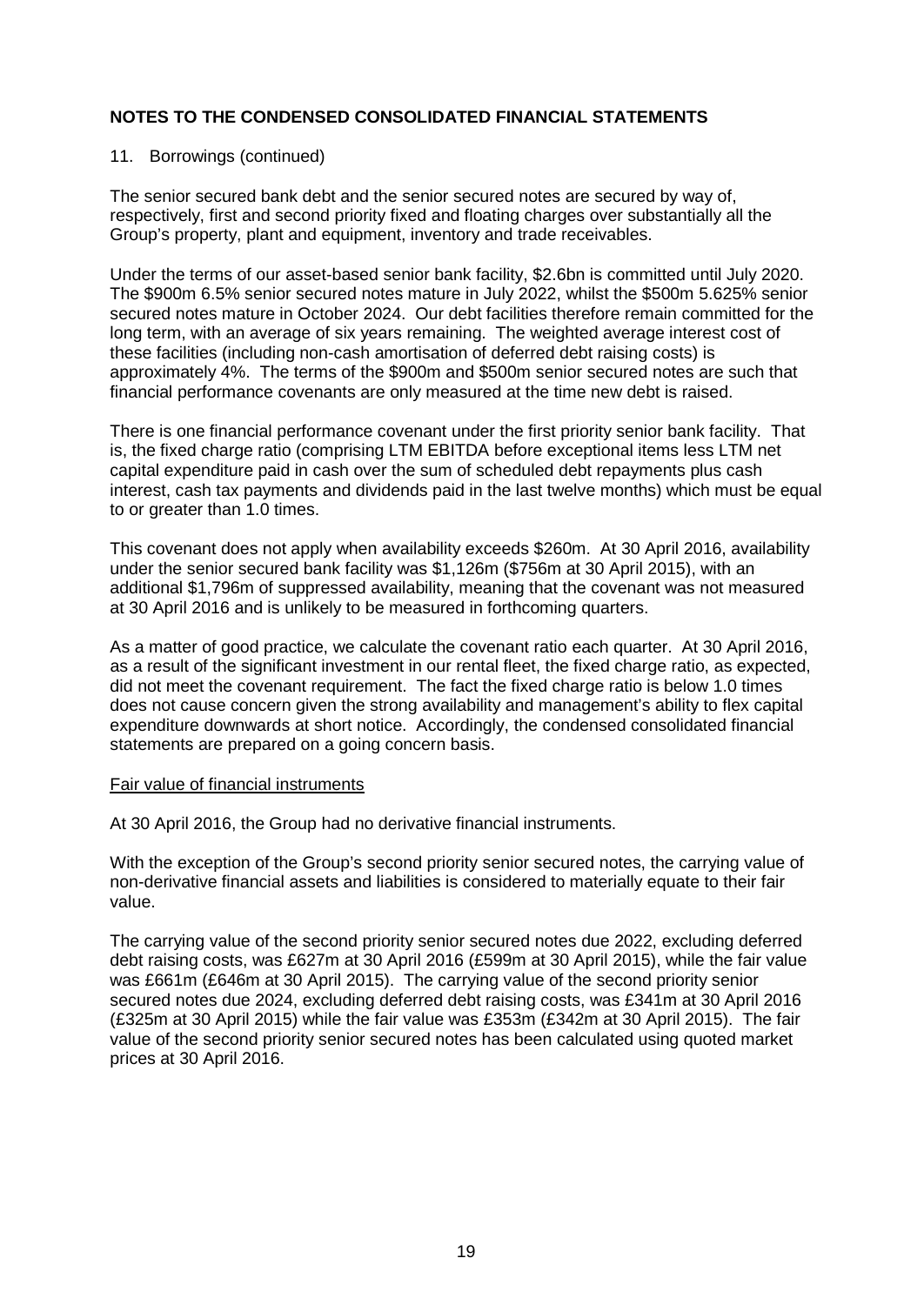# 12. Share capital

Ordinary shares of 10p each:

|                                    | 2016<br><b>Number</b> | <u>2015</u><br>Number | 2016<br>£m  | 2015<br>£m  |
|------------------------------------|-----------------------|-----------------------|-------------|-------------|
| Authorised                         | 900,000,000           | 900,000,000           | <u>90.0</u> | <u>90.0</u> |
| Allotted, called up and fully paid | 553,325,554           | 553,325,554           | <u>55.3</u> | <u>55.3</u> |

At 30 April 2016, 50m (2015: 50m) shares were held by the Company and a further 1.8m (2015: 1.9m) shares were held by the Company's Employee Share Ownership Trust.

### 13. Notes to the cash flow statement

|                                                            | Year to 30 April |               |
|------------------------------------------------------------|------------------|---------------|
|                                                            | 2016             | <u> 2015 </u> |
|                                                            | £m               | £m            |
| Cash flow from operating activities<br>a)                  |                  |               |
| Operating profit before exceptional items and amortisation | 728.2            | 556.9         |
| Depreciation                                               | 449.4            | 351.5         |
| EBITDA before exceptional items                            | 1,177.6          | 908.4         |
| Profit on disposal of rental equipment                     | (47.4)           | (26.8)        |
| Profit on disposal of other property, plant and equipment  | (1.4)            | (1.2)         |
| Increase in inventories                                    | (15.1)           | (2.0)         |
| Increase in trade and other receivables                    | (36.8)           | (58.5)        |
| (Decrease)/increase in trade and other payables            | (10.9)           | 17.7          |
| Exchange differences                                       | (0.1)            | (0.2)         |
| Other non-cash movements                                   | 4.7              | <u>4.0</u>    |
| Cash generated from operations before exceptional items    |                  |               |
| and changes in rental equipment                            | .070.6           | 841.4         |

# b) Analysis of net debt

Net debt consists of total borrowings less cash and cash equivalents. Borrowings exclude accrued interest. Foreign currency denominated balances are retranslated to pounds sterling at rates of exchange ruling at the balance sheet date.

|                          | 1 May<br>2015<br>£m | Exchange<br>movement<br>£m | Cash<br>flow<br>£m | Debt<br>acquired<br>£m | Non-cash<br>movements<br>£m | 30 April<br>2016<br>£m |
|--------------------------|---------------------|----------------------------|--------------------|------------------------|-----------------------------|------------------------|
| Cash                     | (10.5)              | (0.2)                      | (2.3)              |                        |                             | (13.0)                 |
| Debt due within one year | 2.0                 |                            | (0.6)              | 0.1                    | 1.0                         | $2.5^{\circ}$          |
| Debt due after one year  | 1,695.6             | <u>81.9</u>                | 232.8              | 0.2                    | <u>1.7</u>                  | 2,012.2                |
| Total net debt           | .687.1              | <u>81.7</u>                | <u>229.9</u>       | <u>0.3</u>             | <u>2.7</u>                  | 2,001.7                |

Details of the Group's cash and debt are given in the Review of Fourth Quarter, Balance Sheet and Cash Flow accompanying these condensed consolidated financial statements.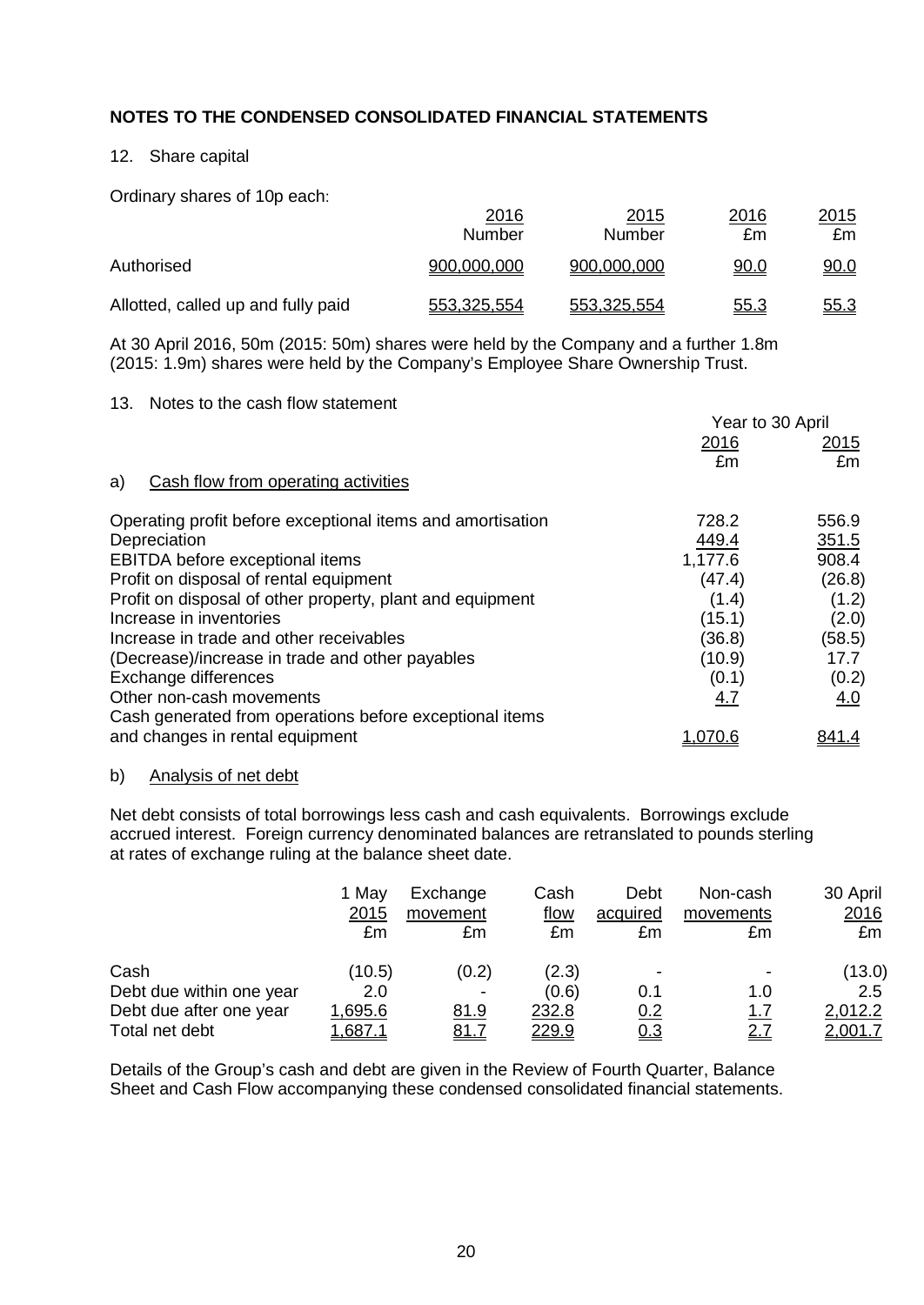13. Notes to the cash flow statement (continued)

### c) Acquisitions

|                              | Year to 30 April |               |  |
|------------------------------|------------------|---------------|--|
|                              | 2016             | 2015          |  |
|                              | £m               | £m            |  |
| Cash consideration paid:     |                  |               |  |
| - acquisitions in the period | 64.9             | 236.0         |  |
| - contingent consideration   | 3.5              | 5.5           |  |
|                              | 68.4             | <u> 241.5</u> |  |

During the year, 12 acquisitions were made for a total cash consideration of £65m (2015: £236m), after taking account of net cash acquired of £0.9m. Further details are provided in note 14.

Contingent consideration of £3m (2015: £5m) was paid related to prior year acquisitions.

#### 14. Acquisitions

During the year, the following acquisitions were completed:

- i) On 29 May 2015 Sunbelt acquired the business and assets of C. Rowland Enterprises, Inc., trading as Air Systems Sales & Rentals, Inc. ('Air Systems'), for an initial cash consideration of £1m (\$2m), with contingent consideration of up to £0.5m (\$0.8m), payable over the next year, depending on revenue meeting or exceeding certain thresholds. Air Systems is a climate control business in Oregon.
- ii) On 28 August 2015 Sunbelt acquired the business and assets of Dover Rent-All, Inc. ('Dover') for an initial cash consideration of £1m (\$2m). Dover is a general equipment business in Delaware.
- iii) On 1 October 2015 Sunbelt acquired the business and assets of Pinnacle Rentals, Ltd. and Pinnacle Tool & Supply, Ltd. (together 'Pinnacle') for an aggregate consideration of £16m (\$24m). Pinnacle is an industrial equipment business in Texas.
- iv) On 2 October 2015 A-Plant acquired the entire issued share capital of Fraluk Limited ('Fraluk') for an initial cash consideration of £1m, with contingent consideration of up to £1m payable over the next two years. Fraluk is a climate control business.
- v) On 9 October 2015 Sunbelt acquired the business and assets of 1139623 Alberta Ltd., trading as The Rental Store ('The Rental Store'), for £0.5m (C\$1.1m). The Rental Store is a general equipment rental business in Alberta, Canada.
- vi) On 28 October 2015 A-Plant acquired the entire issued share capital of G.B. Access Limited ('G.B. Access') for an initial cash consideration of £6m, with contingent consideration of up to £2m payable over the next year. G.B. Access is a specialist provider of lifting solutions.
- vii) On 1 December 2015 A-Plant acquired the business and assets of Euremica Limited ('Euremica') for £0.8m. Euremica is a specialist test instrumentation service provider.
- viii) On 1 December 2015 Sunbelt acquired certain business and assets of 303567 Saskatchewan Ltd, trading as Handy Rental Centre ('Handy'), for £6m (C\$13m). Handy is a general equipment rental business in Saskatchewan, Canada.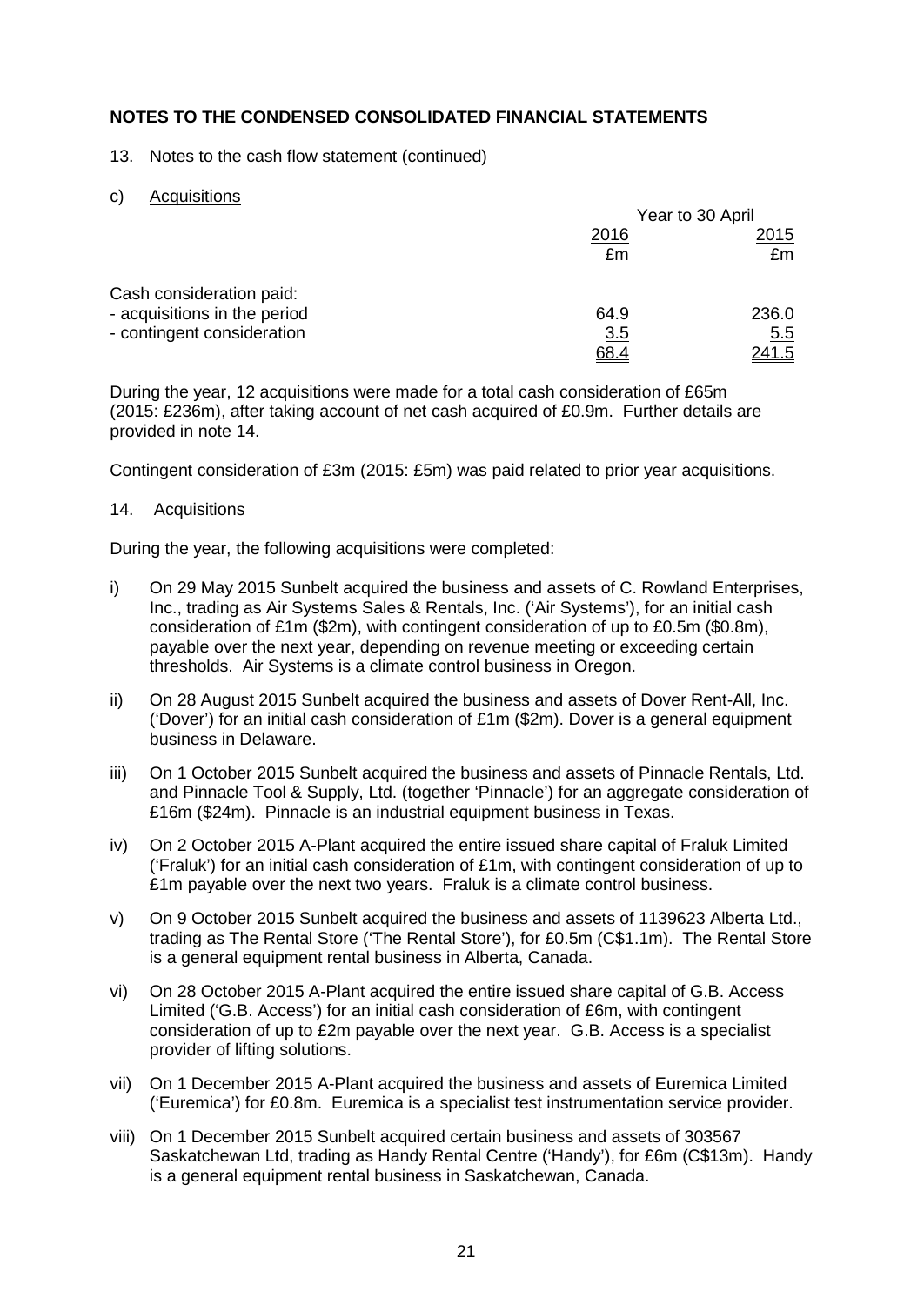- 14. Acquisitions (continued)
- ix) On 31 December 2015 Sunbelt acquired the entire issued share capital of Okotoks Rentals Ltd ('Okotoks') for an initial cash consideration of £16m (C\$34m), with contingent consideration of up to £1m (C\$2m) payable over the next two years. Okotoks is a general equipment rental business in Alberta, Canada.
- x) On 7 January 2016 Sunbelt acquired the business and assets of Richardson Equipment Rentals, Inc. ('Richardson') for £6m (\$9m). Richardson is a general equipment rental business in California.
- xi) On 18 January 2016 A-Plant acquired certain business and assets of Rapid Climate Control Limited ('Rapid') for £3m. Rapid is a climate control business.
- xii) On 1 April 2016 Sunbelt acquired the business and assets of Equipco, LLC ('Equipco') for £7m (\$10m). Equipco is a general equipment rental business in Louisiana.

The following table sets out the fair value of the identifiable assets and liabilities acquired by the Group. The fair values have been determined provisionally at the balance sheet date.

|                                            | Fair value<br>to Group |
|--------------------------------------------|------------------------|
|                                            | £m                     |
| Net assets acquired                        |                        |
| Trade and other receivables                | 8.2                    |
| Inventory                                  | 0.6                    |
| Property, plant and equipment              |                        |
| - rental equipment                         | 27.4                   |
| - other assets                             | 2.0                    |
| Creditors                                  | (1.9)                  |
| Debt                                       | (0.3)                  |
| Current tax                                | (0.8)                  |
| Deferred tax                               | (2.8)                  |
| Intangible assets (non-compete             |                        |
| agreements and customer relationships)     | <u>21.5</u>            |
|                                            | 53.9                   |
| Consideration:                             |                        |
| - cash paid (net of cash acquired)         | 65.5                   |
| - contingent consideration payable in cash | 4.8                    |
|                                            | 70.3                   |
| Goodwill                                   | <u>16.4</u>            |

The goodwill arising can be attributed to the key management personnel and workforce of the acquired businesses and to the synergies and other benefits the Group expects to derive from the acquisitions. The synergies and other benefits include elimination of duplicate costs, improving utilisation of the acquired rental fleet, using the Group's financial strength to invest in the acquired business and drive improved returns through a semi-fixed cost base and the application of the Group's proprietary software to optimise revenue opportunities. £9m of the goodwill is expected to be deductible for income tax purposes.

The fair value of trade receivables at acquisition was £8m. The gross contractual amount for trade receivables due was £9m, net of a £1m provision for debts which may not be collected.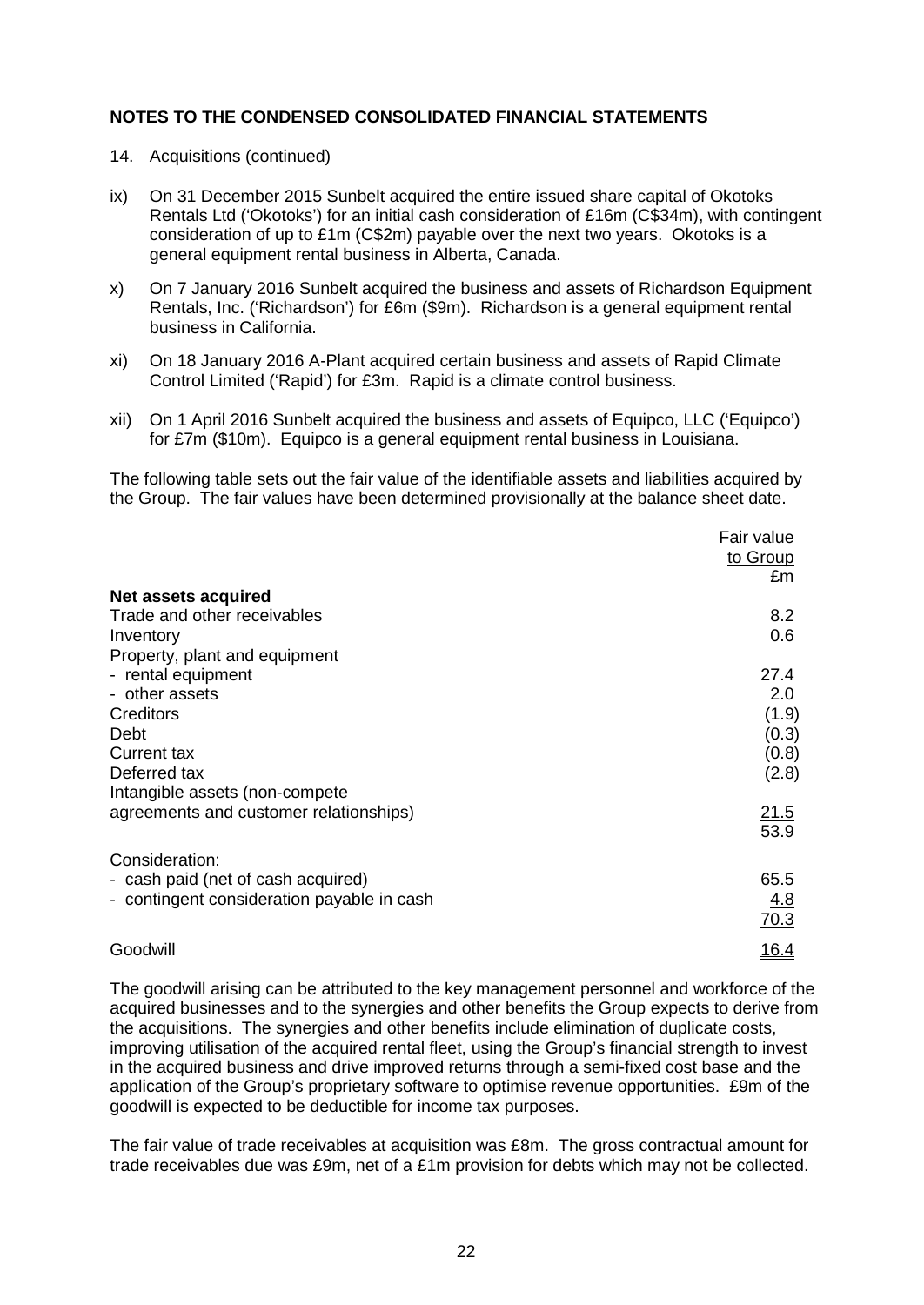#### 14. Acquisitions (continued)

Due to the operational integration of acquired businesses with Sunbelt and A-Plant post acquisition, in particular due to the merger of some stores, the movement of rental equipment between stores and investment in the rental fleet, it is not practical to report the revenue and profit of the acquired businesses post acquisition.

The revenue and operating profit of these acquisitions from 1 May 2015 to their date of acquisition was not material.

#### 15. Contingent liabilities

The Group is subject to periodic legal claims in the ordinary course of its business, none of which is expected to have a material impact on the Group's financial position.

#### 16. Commitments

A-Plant has entered into an agreement to acquire the whole of the issued share capital of Lion Trackhire Limited ('Lion') for £38m. The agreement was entered into in April 2016 and closing is subject to certain conditions precedent. Lion is a specialist provider of temporary access solutions to the events and industrial sectors.

### 17. Events after the balance sheet date

Since the balance sheet date, the Group has completed four acquisitions as follows:

- (i) On 2 May 2016 Sunbelt acquired the business and assets of I & L Rentals, LLC ('I & L') for a cash consideration of £46m (\$67m). I & L is a general equipment rental business in Hawaii.
- (ii) On 20 May 2016 Sunbelt acquired the business and assets of LoadBanks of America ('LBA'), a division of Austin Welder & Generator Services, Inc. for a cash consideration of £4m (\$6m). LBA provides testing solutions for power systems.
- (iii) On 20 May 2016 A-Plant acquired the entire issued share capital of Mather & Stuart Limited ('Mather & Stuart') for a cash consideration of £7m. Mather & Stuart is a temporary power rental business.
- (iv) On 6 June 2016 Sunbelt acquired the business and assets of Portable Rental Solutions, Inc. and One Source Cooling, LLC (collectively 'PRS') for a cash consideration of £7m (\$10m). PRS is a temporary heating and cooling business in Texas.

The initial accounting for these acquisitions is incomplete. Had the acquisitions taken place on 1 May 2015, their contribution to revenue and operating profit would not have been material.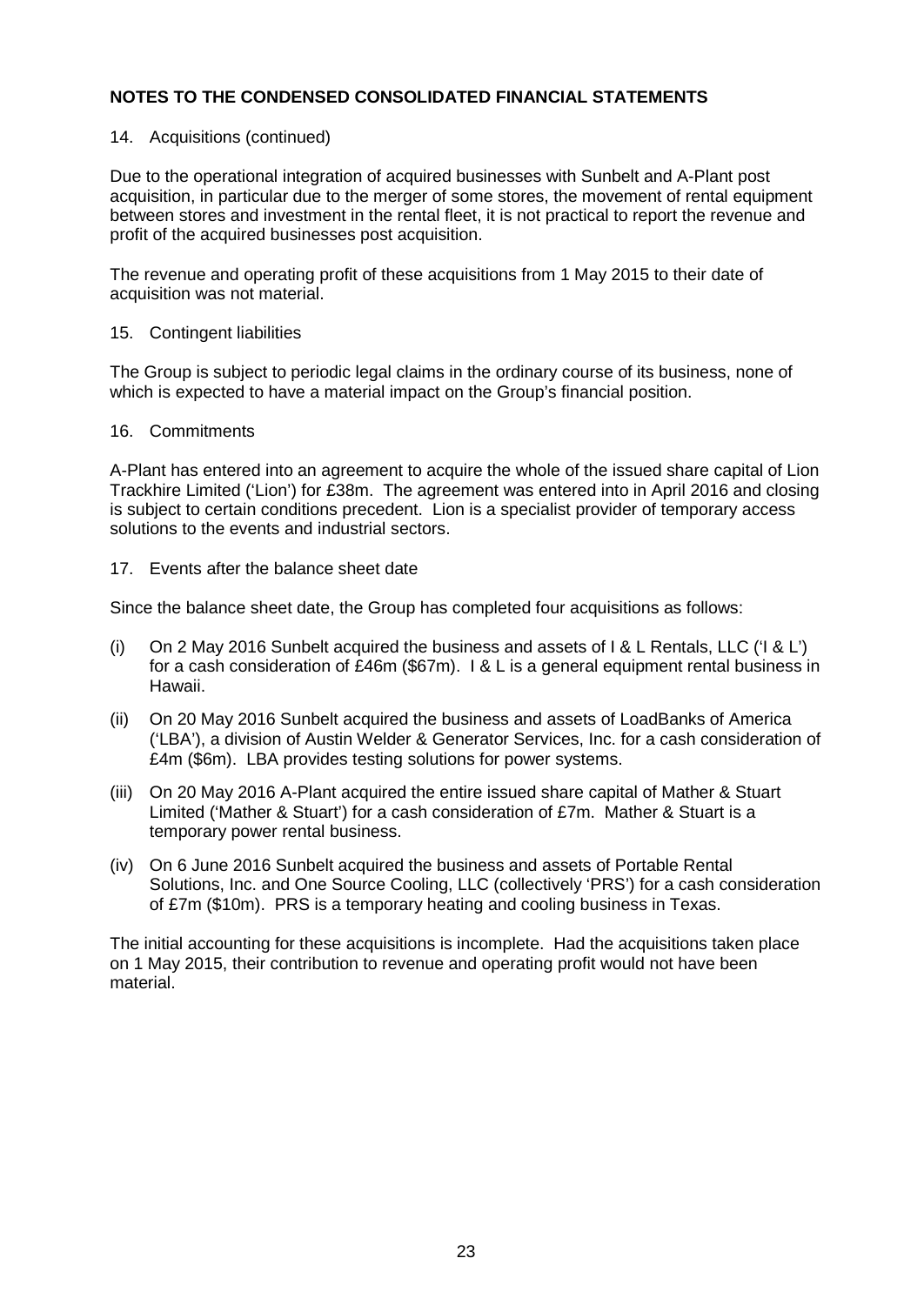# **REVIEW OF FOURTH QUARTER, BALANCE SHEET AND CASH FLOW**

#### **Fourth quarter**

|                                                                                                                                                       | Revenue                 |                        | <b>EBITDA</b>                   |                                 | Operating profit                                  |                                   |
|-------------------------------------------------------------------------------------------------------------------------------------------------------|-------------------------|------------------------|---------------------------------|---------------------------------|---------------------------------------------------|-----------------------------------|
|                                                                                                                                                       | 2016                    | 2015                   | 2016                            | 2015                            | 2016                                              | 2015                              |
| Sunbelt in \$m                                                                                                                                        | 808.6                   | 694.8                  | 393.4                           | 309.9                           | 242.8                                             | 185.7                             |
| Sunbelt in £m<br>A-Plant<br>Group central costs                                                                                                       | 565.1<br>100.9<br>666.0 | 458.1<br>80.6<br>538.7 | 274.8<br>38.1<br>(4.5)<br>308.4 | 205.1<br>25.4<br>(2.6)<br>227.9 | 170.0<br>20.0<br>(4.5)<br>185.5                   | 123.5<br>8.6<br>(2.6)<br>129.5    |
| Net financing costs<br>Profit before exceptional items,<br>amortisation and tax<br><b>Exceptional items</b><br>Amortisation<br>Profit before taxation |                         |                        |                                 |                                 | (22.0)<br>163.5<br>(6.2)<br><u>(6.0)</u><br>151.3 | (19.3)<br>110.2<br>(5.5)<br>104.7 |
| <b>Margins</b><br><b>Sunbelt</b><br>A-Plant<br>Group                                                                                                  |                         |                        | 48.7%<br>37.8%<br>46.3%         | 44.6%<br>31.4%<br>42.3%         | 30.0%<br>19.9%<br>27.9%                           | 26.7%<br>10.6%<br>24.0%           |

Group revenue increased 24% to £666m in the fourth quarter (2015: £539m) with strong growth in both businesses. This revenue growth, combined with continued focus on operational efficiency, generated underlying profit before tax of £163m (2015: £110m).

As for the year, the Group's growth was driven by strong same store growth supplemented by greenfield openings and bolt-on acquisitions. Sunbelt's revenue growth for the quarter can be analysed as follows:  $\ddot{\mathbf{r}}$ 

|                                                |        | фm         |
|------------------------------------------------|--------|------------|
| 2015 rental only revenue                       |        | 479        |
| Same-stores (in existence at 1 February 2015)  | $+11%$ | 50         |
| Bolt-ons and greenfields since 1 February 2015 | $+6%$  | 30         |
| 2016 rental only revenue                       | $+17%$ | 559        |
| Ancillary revenue                              | $+19%$ | <u>159</u> |
| 2016 rental revenue                            | $+17%$ | 718        |
| Sales revenue                                  |        | <u>91</u>  |
| 2016 total revenue                             |        |            |

Our same-store growth of 11% is well in excess of the rental market as we continue to take market share. In addition, bolt-ons and greenfields have contributed a further 6% growth as we execute our long-term structural growth strategy of expanding our geographic footprint and our specialty businesses. Total rental only revenue growth of 17% was driven by a 19% increase in fleet on rent and a 2% decline in yield, reflecting the negative impact of oil and gas year over year.

A-Plant continues to perform well and delivered rental only revenue up 15% at £70m (2015: £61m) in the quarter. This reflects increased fleet on rent and yield 2% higher year over year. Total rental revenue increased 11% to £83m (2015: £74m).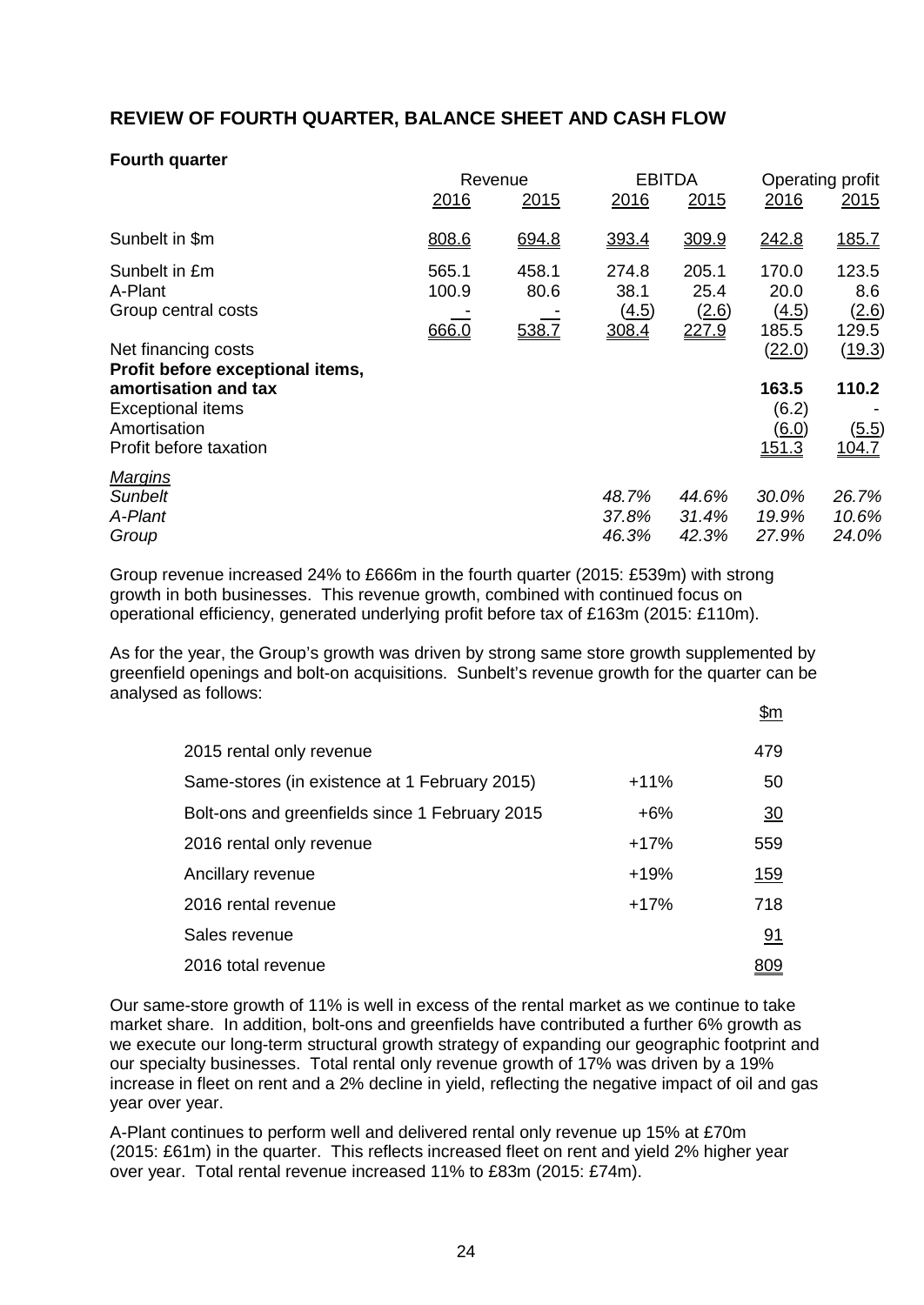Group operating profit increased 43% to £186m (2015: £130m). Net financing costs increased to £22m (2015: £19m) reflecting the higher level of debt in the period. As a result, Group profit before exceptional items, amortisation and taxation was £163m (2015: £110m). After net exceptional items of £6m and amortisation of £6m, the statutory profit before taxation was £151m (2015: £105m).

#### **Balance sheet**

### Fixed assets

Capital expenditure in the year totalled £1,240m (2015: £1,063m) with £1,127m invested in the rental fleet (2015: £979m). Expenditure on rental equipment was 91% of total capital expenditure with the balance relating to the delivery vehicle fleet, property improvements and IT equipment. Capital expenditure by division was:

|                                                         |               | 2016          |                | <u>2015</u>    |
|---------------------------------------------------------|---------------|---------------|----------------|----------------|
|                                                         | Replacement   | Growth        | <u>Total</u>   | <b>Total</b>   |
| Sunbelt in \$m                                          | <u>571.7</u>  | 871.0         | 1,442.7        | 1,268.4        |
| Sunbelt in £m<br>A-Plant                                | 390.3<br>95.2 | 594.5<br>46.6 | 984.8<br>141.8 | 825.3<br>153.8 |
| Total rental equipment                                  | 485.5         | <u>641.1</u>  | 1,126.6        | 979.1          |
| Delivery vehicles, property improvements & IT equipment |               |               | 113.4          | 84.0           |
| <b>Total additions</b>                                  |               |               | 1,240.0        | .063.1         |

In a strong North American rental market, \$871m of rental equipment capital expenditure was spent on growth while \$572m was invested in replacement of existing fleet. The growth proportion is estimated on the basis of the assumption that replacement capital expenditure in any period is equal to the original cost of equipment sold.

The average age of the Group's serialised rental equipment, which constitutes the substantial majority of our fleet, at 30 April 2016 was 25 months (2015: 26 months) on a net book value basis. Sunbelt's fleet had an average age of 25 months (2015: 26 months) while A-Plant's fleet had an average age of 27 months (2015: 29 months).

|                          | 30 April 2016                | Rental fleet at original cost<br>30 April 2015 | LTM average                  | LTM rental<br>revenue        | LTM<br>dollar<br>utilisation | LTM<br>physical<br>utilisation |
|--------------------------|------------------------------|------------------------------------------------|------------------------------|------------------------------|------------------------------|--------------------------------|
| Sunbelt in \$m           | 5,663                        | 4,733                                          | 5,205                        | 2,924                        | 56%                          | <u>70%</u>                     |
| Sunbelt in £m<br>A-Plant | 3,866<br>615<br><u>4,481</u> | 3,079<br>559<br>3,638                          | 3,553<br>600<br><u>4,153</u> | 1,946<br><u>314</u><br>2,260 | 56%<br>52%                   | 70%<br>68%                     |

Dollar utilisation is defined as rental revenue divided by average fleet at original (or "first") cost and, measured over the last twelve months to 30 April 2016, was 56% at Sunbelt (2015: 59%) and 52% at A-Plant (2015: 56%). The reduction in Sunbelt reflects the drag effect of greenfield openings and acquisitions and the increased cost of fleet, while in A-Plant it is due to lower physical utilisation principally. Physical utilisation is time based utilisation, which is calculated as the daily average of the original cost of equipment on rent as a percentage of the total value of equipment in the fleet at the measurement date. Measured over the last twelve months to 30 April 2016, average physical utilisation at Sunbelt was 70% (2015: 70%) and 68% at A-Plant (2015: 70%). At Sunbelt, physical utilisation is measured for equipment with an original cost in excess of \$7,500 which comprised approximately 85% of its fleet at 30 April 2016.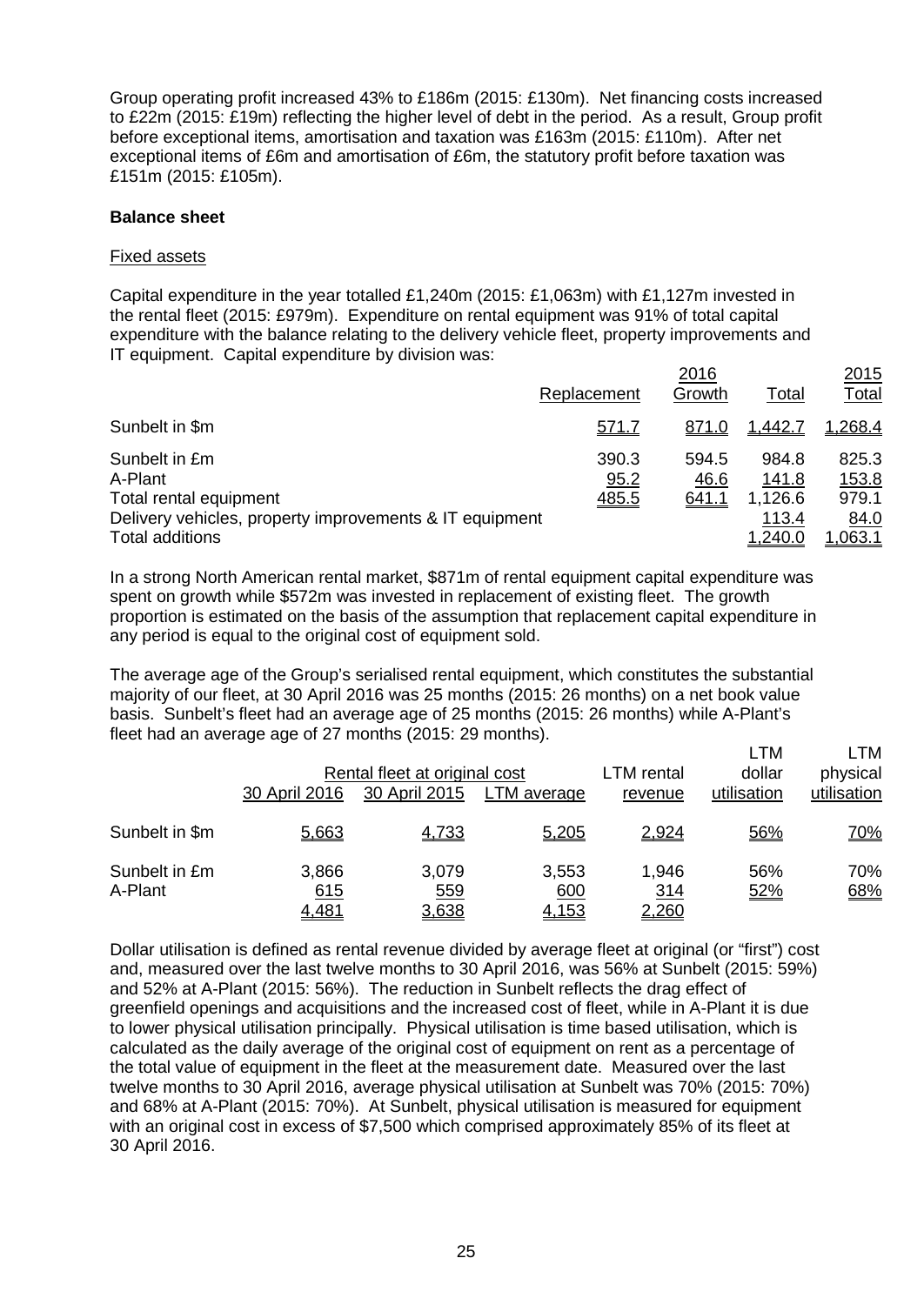### Trade receivables

Receivable days at 30 April 2016 were 49 days (2015: 50 days). The bad debt charge for the year ended 30 April 2016 as a percentage of total turnover was 0.7% (2015: 0.6%). Trade receivables at 30 April 2016 of £395m (2015: £326m) are stated net of allowances for bad debts and credit notes of £27m (2015: £21m) with the allowance representing 6.4% (2015: 6.1%) of gross receivables.

#### Trade and other payables

Group payable days were 59 days in 2016 (2015: 72 days) with capital expenditure related payables, which have longer payment terms, totalling £247m (2015: £261m). Payment periods for purchases other than rental equipment vary between seven and 60 days and for rental equipment between 30 and 120 days.

#### **Cash flow and net debt**

|                                                                                                                                                                                                                      | Year to<br>30 April                                   |                                                      |
|----------------------------------------------------------------------------------------------------------------------------------------------------------------------------------------------------------------------|-------------------------------------------------------|------------------------------------------------------|
|                                                                                                                                                                                                                      | 2016<br>£m                                            | <u> 2015</u><br>£m                                   |
| <b>EBITDA before exceptional items</b>                                                                                                                                                                               | <u>1,177.6</u>                                        | 908.4                                                |
| Cash inflow from operations before exceptional<br>items and changes in rental equipment<br>Cash conversion ratio*                                                                                                    | 1,070.6<br>90.9%                                      | 841.4<br>92.6%                                       |
| Replacement rental capital expenditure<br>Payments for non-rental capital expenditure<br>Rental equipment disposal proceeds<br>Other property, plant and equipment disposal proceeds<br>Tax (net)<br>Financing costs | (452.6)<br>(109.5)<br>172.1<br>8.2<br>(5.3)<br>(79.4) | (270.6)<br>(78.7)<br>95.4<br>7.5<br>(32.0)<br>(63.4) |
| Cash inflow before growth capex and<br>payment of exceptional costs                                                                                                                                                  | 604.1                                                 | 499.6                                                |
| Growth rental capital expenditure<br><b>Exceptional costs</b>                                                                                                                                                        | (672.1)                                               | (587.5)<br>(0.5)                                     |
| Total cash used in operations<br><b>Business acquisitions</b>                                                                                                                                                        | (68.0)<br>(68.4)                                      | (88.4)<br>(241.5)                                    |
| <b>Total cash absorbed</b><br><b>Dividends</b><br>Purchase of own shares by the ESOT                                                                                                                                 | (136.4)<br>(81.5)<br><u>(12.0)</u>                    | (329.9)<br>(61.4)<br><u>(20.3)</u>                   |
| Increase in net debt due to cash flow                                                                                                                                                                                | <u>(229.9)</u>                                        | <u>(411.6)</u>                                       |

\* Cash inflow from operations before exceptional items and changes in rental equipment as a percentage of EBITDA before exceptional items.

Cash inflow from operations before payment of exceptional costs and the net investment in the rental fleet increased by 27% to £1,071m. The cash conversion ratio for the year of 91% (2015: 93%) reflects a higher level of working capital due to the growth in the business. The reduction from the prior year is due principally to the higher level of gains on disposal this year.

Total payments for capital expenditure (rental equipment and other PPE) during the year were £1,234m (2015: £937m). Disposal proceeds received totalled £180m (2015: £103m), giving net payments for capital expenditure of £1,054m in the year (2015: £834m). Financing costs paid totalled £79m (2015: £63m) while tax payments were £5m (2015: £32m). Tax payments are stated net of a refund of tax paid in 2014/15, as a result of the US government introducing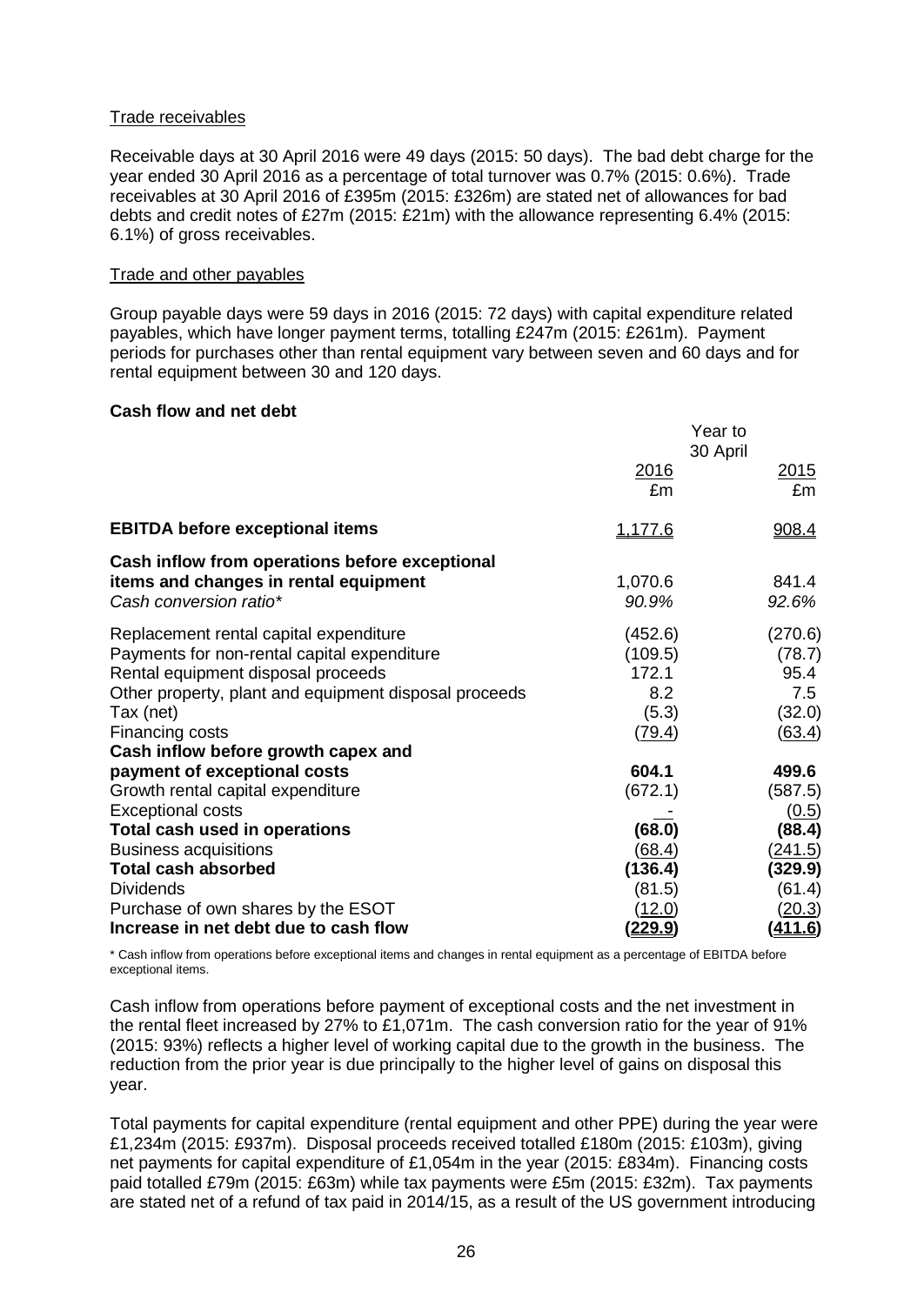accelerated tax depreciation in 2014 after we had made payments on account for 2014/15. Following the announcement in 2015 that accelerated tax depreciation will continue, brought forward tax losses will not be utilised until 2016/17 when we expect to become a more significant cash tax payer in the US. Financing costs paid typically differ from the charge in the income statement due to the timing of interest payments in the year and non-cash interest charges.

Accordingly, the Group generated £604m (2015: £500m) of net cash before discretionary investments made to enlarge the size and hence earning capacity of its rental fleet and on acquisitions. After growth investment and acquisitions, there was a net cash outflow of £136m (2015: £330m).

# Net debt

|                                                       | 2016           | <u> 2015 </u>  |
|-------------------------------------------------------|----------------|----------------|
|                                                       | £m             | £m             |
| First priority senior secured bank debt               | 1,055.2        | 782.7          |
| Finance lease obligations                             | 5.4            | 5.3            |
| 6.5% second priority senior secured notes, due 2022   | 618.2          | 589.8          |
| 5.625% second priority senior secured notes, due 2024 | 335.9          | 319.8          |
|                                                       | 2,014.7        | 1,697.6        |
| Cash and cash equivalents                             | (13.0)         | (10.5)         |
| Total net debt                                        | <u>2,001.7</u> | <u>1,687.1</u> |

Net debt at 30 April 2016 was £2,002m with the increase since 30 April 2015 reflecting principally the net cash outflow set out above and by £82m due to weaker sterling. The Group's EBITDA for the year ended 30 April 2016 was £1,178m and the ratio of net debt to EBITDA was 1.7 times at 30 April 2016 (2015: 1.8 times) on a constant currency basis and 1.7 times (2015: 1.9 times) on a reported basis.

# **Financial risk management**

The Group's trading and financing activities expose it to various financial risks that, if left unmanaged, could adversely impact on current or future earnings. Although not necessarily mutually exclusive, these financial risks are categorised separately according to their different generic risk characteristics and include market risk (foreign currency risk and interest rate risk), credit risk and liquidity risk.

# Market risk

The Group's activities expose it primarily to interest rate and currency risk. Interest rate risk is monitored on a continuous basis and managed, where appropriate, through the use of interest rate swaps whereas the use of forward foreign exchange contracts to manage currency risk is considered on an individual non-trading transaction basis. The Group is not exposed to commodity price risk or equity price risk as defined in IFRS 7.

# *Interest rate risk*

The Group has fixed and variable rate debt in issue with 48% of the drawn debt at a fixed rate as at 30 April 2016. The Group's accounting policy requires all borrowings to be held at amortised cost. As a result, the carrying value of fixed rate debt is unaffected by changes in credit conditions in the debt markets and there is therefore no exposure to fair value interest rate risk. The Group's debt that bears interest at a variable rate comprises all outstanding borrowings under the senior secured credit facility. The interest rates currently applicable to this variable rate debt are LIBOR as applicable to the currency borrowed plus 150bp.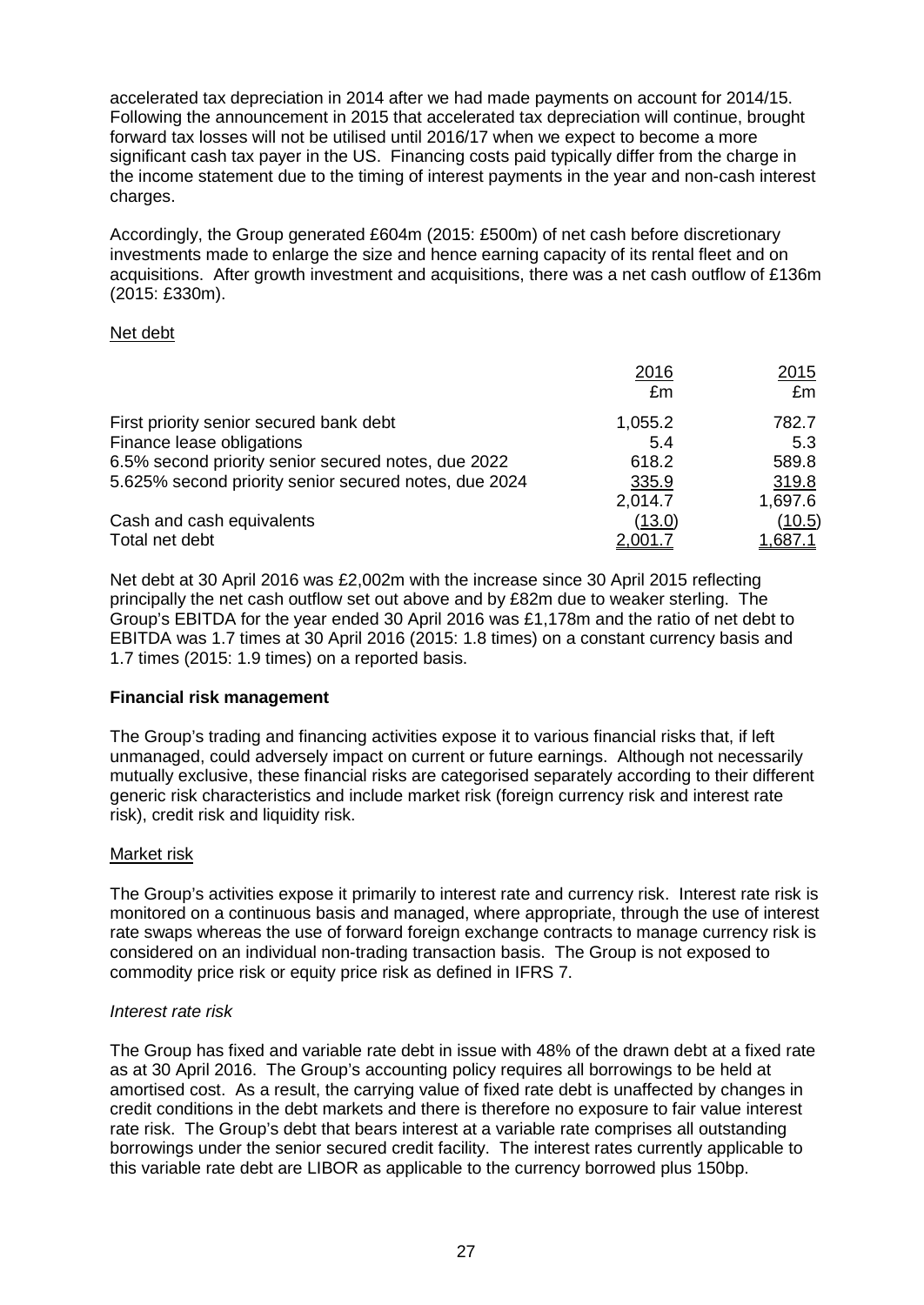The Group periodically utilises interest rate swap agreements to manage and mitigate its exposure to changes in interest rates. However, during the year ended and as at 30 April 2016, the Group had no such swap agreements outstanding. The Group may, at times, hold cash and cash equivalents, which earn interest at a variable rate.

# *Currency exchange risk*

Currency exchange risk is predominantly translation risk as there are no significant transactions in the ordinary course of business that take place between foreign entities. The Group's reporting currency is the pound sterling. However, a majority of our assets, liabilities, revenue and costs is denominated in US dollars. The Group has arranged its financing such that, at 30 April 2016, 91% of its debt was denominated in US (and Canadian) dollars so that there is a natural partial offset between its dollar-denominated net assets and earnings and its dollar-denominated debt and interest expense. At 30 April 2016, dollar denominated debt represented approximately 62% of the value of dollar-denominated net assets (other than debt). Based on the current currency mix of our profits and on dollar debt levels, interest and exchange rates at 30 April 2016, a 1% change in the US dollar exchange rate would impact pre-tax profit by £6m.

The Group's exposure to exchange rate movements on trading transactions is relatively limited. All Group companies invoice revenue in their respective local currency and generally incur expense and purchase assets in their local currency. Consequently, the Group does not routinely hedge either forecast foreign exchange exposures or the impact of exchange rate movements on the translation of overseas profits into sterling. Where the Group does hedge, it maintains appropriate hedging documentation. Foreign exchange risk on significant nontrading transactions (e.g. acquisitions) is considered on an individual basis.

# Credit risk

The Group's principal financial assets are cash and bank balances and trade and other receivables. The Group's credit risk is primarily attributable to its trade receivables. The amounts presented in the balance sheet are net of allowances for doubtful receivables. The credit risk on liquid funds and derivative financial instruments is limited because the counterparties are banks with high credit ratings assigned by international credit rating agencies.

The Group has a large number of unrelated customers, serving over 570,000 during the financial year, and does not have any significant credit exposure to any particular customer. Each business segment manages its own exposure to credit risk according to the economic circumstances and characteristics of the markets they serve. The Group believes that management of credit risk on a devolved basis enables it to assess and manage credit risk more effectively. However, broad principles of credit risk management practice are observed across the Group, such as the use of credit reference agencies and the maintenance of credit control functions.

# Liquidity risk

Liquidity risk is the risk that the Group could experience difficulties in meeting its commitments to creditors as financial liabilities fall due for payment.

The Group generates significant free cash flow (defined as cash flow from operations less replacement capital expenditure net of proceeds of asset disposals, interest paid and tax paid). This free cash flow is available to the Group to invest in growth capital expenditure, acquisitions, dividend payments and other returns to shareholders or to reduce debt.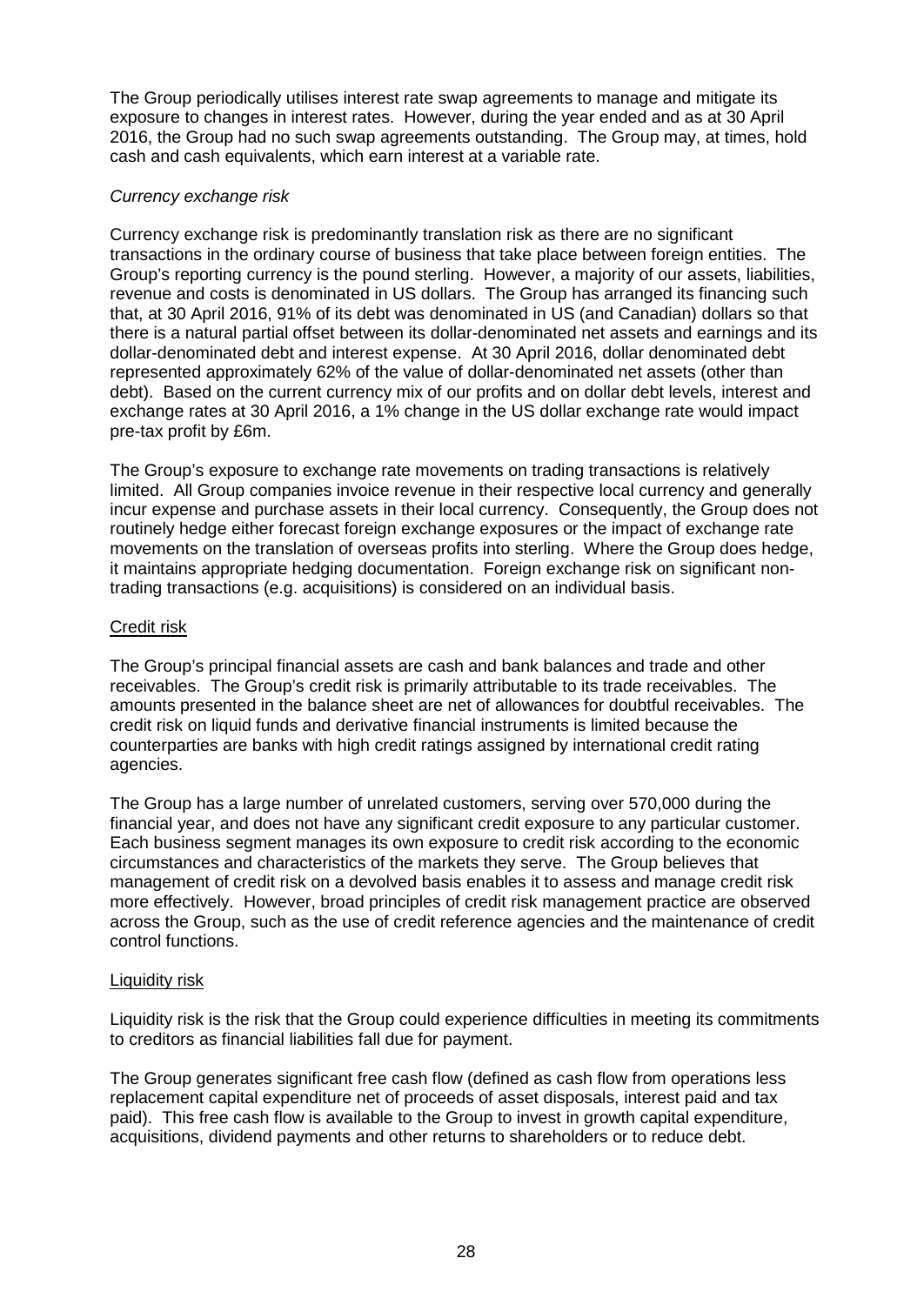In addition to the strong free cash flow from normal trading activities, additional liquidity is available through the Group's senior secured debt facility. At 30 April 2016, availability under the \$2.6bn facility was \$1,126m (£769m).

# **Principal risks and uncertainties**

The Group faces a number of risks and uncertainties in its day-to-day operations and it is management's role to mitigate and manage these risks. The Board has established a formal risk management process which has identified the following principal risks and uncertainties which could affect employees, operations, revenue, profits, cash flows and assets of the Group.

# Economic conditions

# *Potential impact*

In the longer term, there is a link between demand for our services and levels of economic activity. The construction industry, which affects our business, is cyclical and typically lags the general economic cycle by between 12 and 24 months.

# *Mitigation*

- Prudent management through the different phases of the cycle.
- Flexibility in the business model.
- Capital structure and debt facilities arranged in recognition of the cyclical nature of our market and able to withstand market shocks.

# *Change*

Our performance is benefiting from the economic cycle and we expect to see further upside as the economic recovery continues. However, our longer term planning is focused on the next downturn to ensure we have the financial firepower at the bottom of the cycle to achieve the next 'step-change' in business performance.

# **Competition**

# *Potential impact*

The already competitive market could become even more competitive and we could suffer increased competition from large national competitors or small companies operating at a local level resulting in reduced market share and lower revenue.

# *Mitigation*

- Create commercial advantage by providing the highest level of service, consistently and at a price which offers value.
- Differentiation of service.
- Excel in the areas that provide barriers to entry to newcomers: industry-leading IT, experienced personnel and a broad network and equipment fleet.
- Regularly estimate and monitor our market share and track the performance of our competitors.

# *Change*

Our competitive position continues to improve. We are growing faster than our larger competitors and the market, and continue to take market share from our smaller, less well financed competitors. We have increased our market share to 7% in the US and it is 6% in the UK.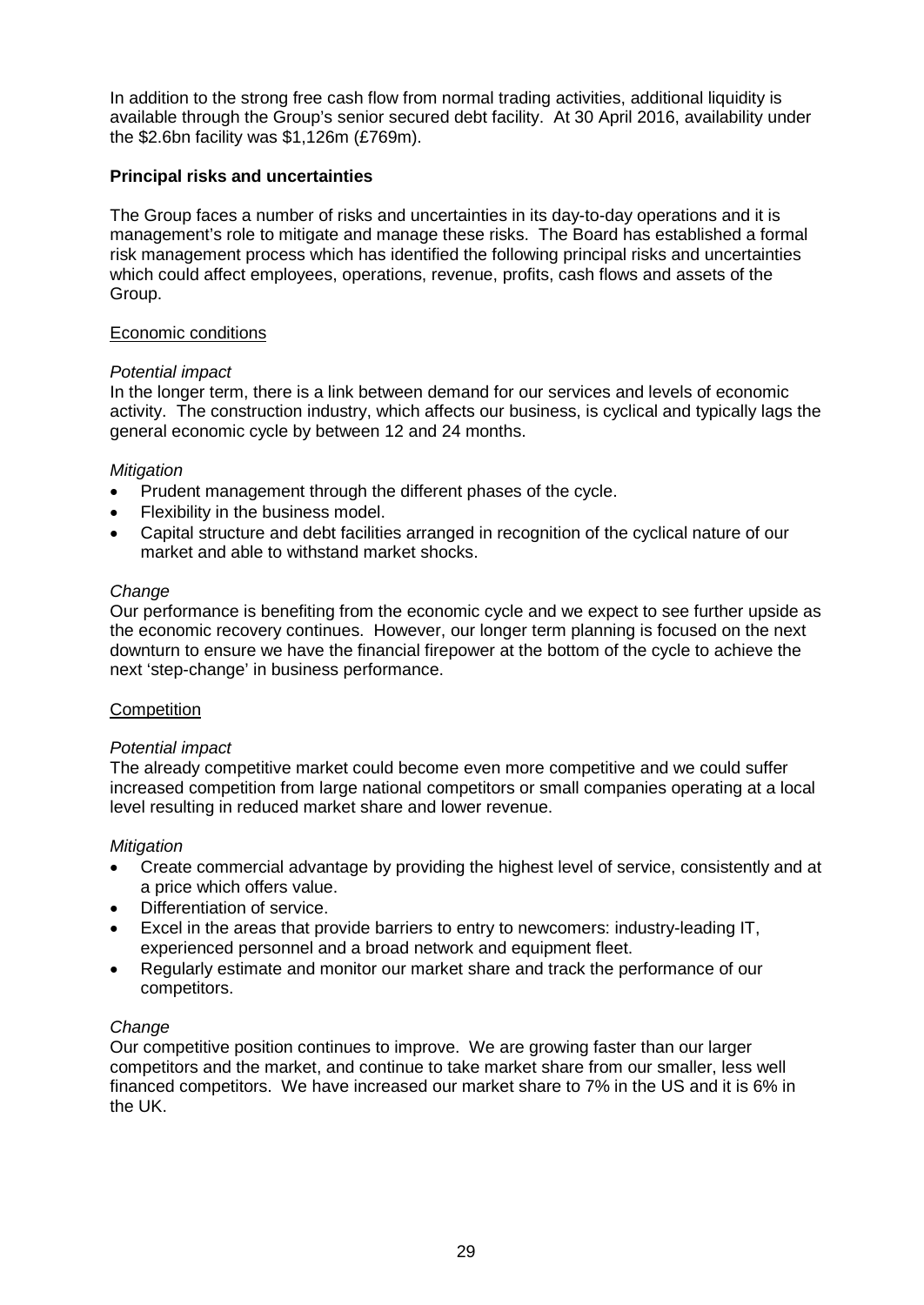# **Financing**

# *Potential impact*

Debt facilities are only ever committed for a finite period of time and we need to plan to renew our facilities before they mature and guard against default. Our loan agreements also contain conditions (known as covenants) with which we must comply.

# *Mitigation*

- Maintain conservative (1.5 to 2 times) net debt to EBITDA leverage which helps minimise our refinancing risk.
- Maintain long debt maturities.
- Use of asset-based senior facility means none of our debt contains quarterly financial covenants when availability under the facility exceeds \$260m.

# *Change*

At 30 April 2016, our facilities were committed for an average of six years, leverage was at 1.7 times and availability under the senior debt facility was \$1,126m.

# Business continuity

# *Potential impact*

We are heavily dependent on technology for the smooth running of our business given the large number of both units of equipment we rent and our customers. A serious uncured failure in our point of sale IT platforms would have an immediate impact, rendering us unable to record and track our high volume, low transaction value operations.

# *Mitigation*

- Robust and well-protected data centres with multiple data links to protect against the risk of failure.
- Detailed business recovery plans which are tested periodically.
- Separate near-live back-up data centres which are designed to be able to provide the necessary services in the event of a failure at the primary site.

# *Change*

Our business continuity plans were reviewed and updated during the year and our disaster recovery plans were tested successfully.

# People

# *Potential impact*

Retaining and attracting good people is key to delivering superior performance and customer service.

Excessive staff turnover is likely to impact on our ability to maintain the appropriate quality of service to our customers and would ultimately impact our financial performance adversely.

# *Mitigation*

- Provide well-structured and competitive reward and benefit packages that ensure our ability to attract and retain the employees we need.
- Ensure that our staff have the right working environment and equipment to enable them to do the best job possible and maximise their satisfaction at work.
- Invest in training and career development opportunities for our people to support them in their careers.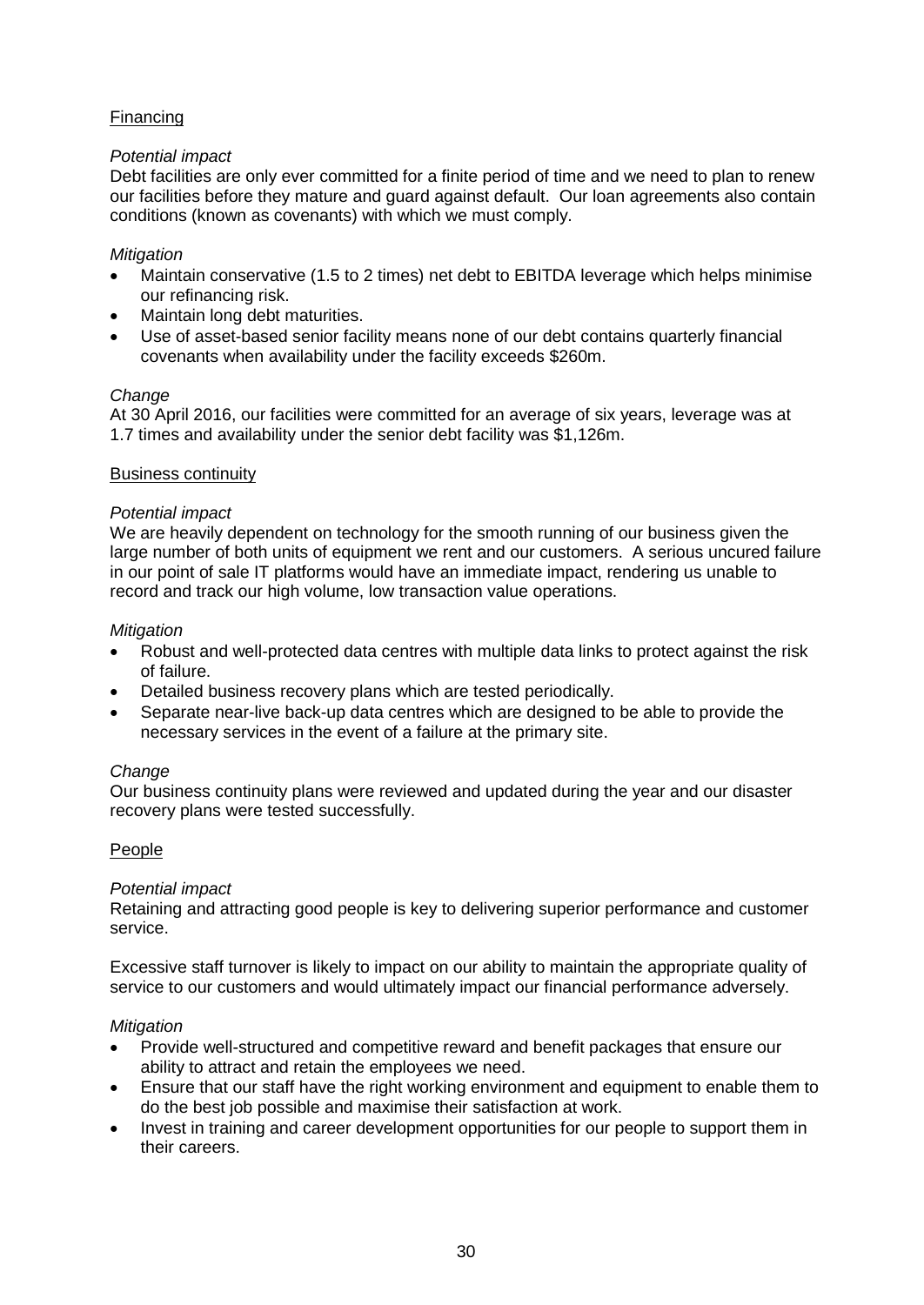# *Change*

Our compensation and incentive programmes have continued to evolve to reflect market conditions and the economic environment. Staff turnover remained at similar levels during the year as our well-trained, knowledgeable staff continue to be targets for our competitors.

We continue to invest in training and career development with over 250 courses offered across both businesses.

#### Health and safety

### *Potential impact*

We need to comply with laws and regulations governing occupational health and safety matters. Furthermore, accidents could happen which might result in injury to an individual, claims against the Group and damage to our reputation.

#### *Mitigation*

- Maintain appropriate health and safety policies and procedures regarding the need to comply with laws and regulations and to reasonably guard our employees against the risk of injury.
- Induction and training programmes reinforce health and safety policies.
- Programmes to support our customers exercising their responsibility to their own workforces when using our equipment.
- Maintain appropriate insurance coverage.

#### *Change*

The overall incident rate continued to decrease in Sunbelt and A-Plant. In terms of reportable incidents, the RIDDOR (Reporting of Injuries, Diseases and Dangerous Occurrences Regulations) reportable rate decreased to 0.26 (2015: 0.45) in Sunbelt and 0.42 in A-Plant (2015: 0.55).

#### **Environmental**

# *Potential impact*

We need to comply with the numerous laws governing environmental protection matters. These laws regulate such issues as wastewater, stormwater, solid and hazardous wastes and materials, and air quality. Breaches potentially create hazards to our employees, damage to our reputation and expose the Group to, amongst other things, the cost of investigating and remediating contamination and also fines and penalties for non-compliance.

#### *Mitigation*

- Policies and procedures in place at all our stores regarding the need to adhere to local laws and regulations.
- Procurement policies reflect the need for the latest available emissions management and fuel efficiency tools in our fleet.
- Monitoring and reporting of carbon emissions.

#### *Change*

We continue to seek to reduce the environmental impact of our business and invest in technology to reduce the environmental impact on our customers' businesses. In 2015/16 we reduced our carbon emission intensity ratio to 93 (2015: 111) in Sunbelt and 91 (2015: 97) in A-Plant.